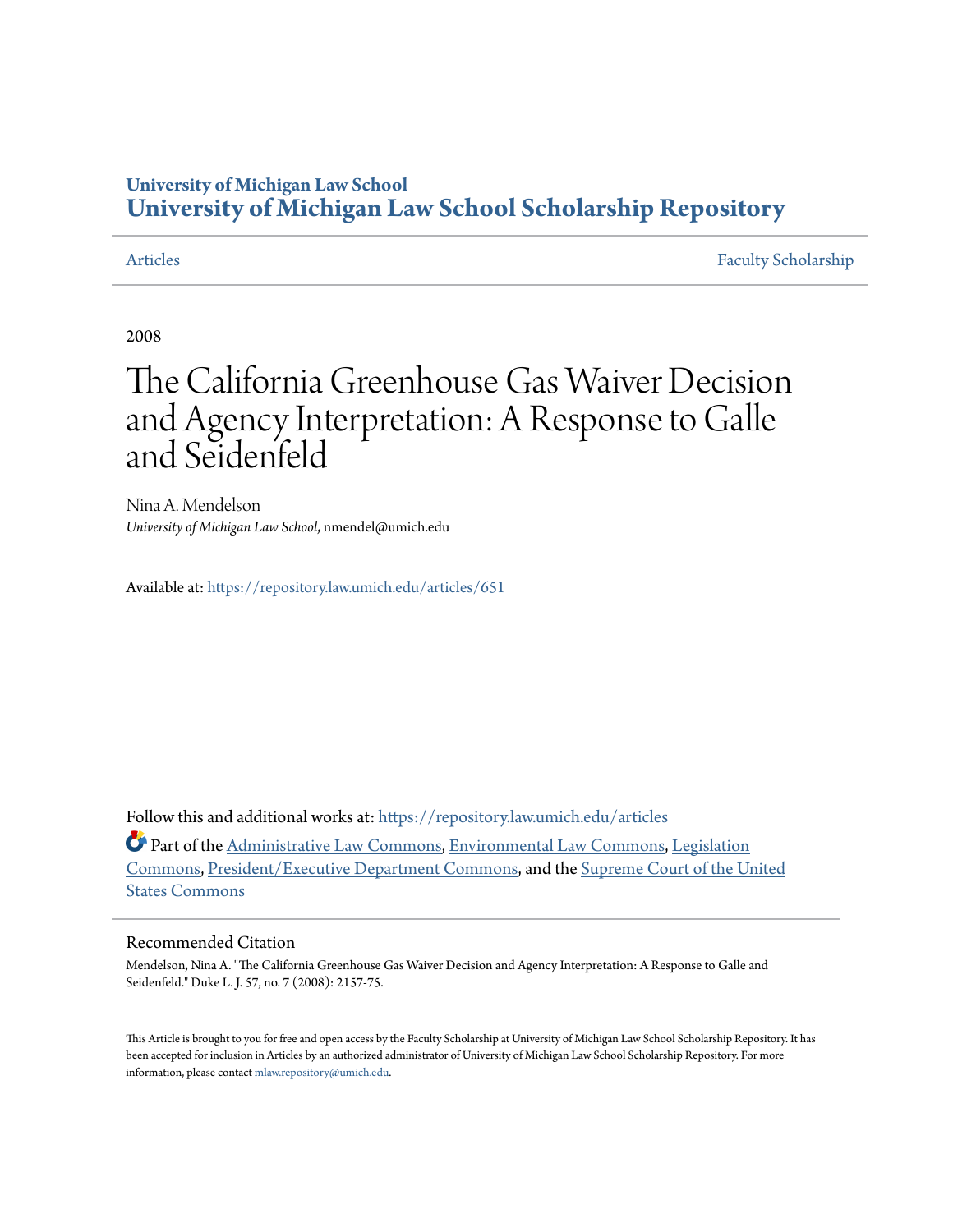## **THE CALIFORNIA GREENHOUSE GAS WAIVER DECISION AND AGENCY INTERPRETATION: A RESPONSE TO PROFESSORS GALLE AND SEIDENFELD**

#### NINA A. MENDELSON†

#### **INTRODUCTION**

Professors Brian Galle and Mark Seidenfeld add some important strands to the debate on agency preemption, particularly in their detailed documentation of the potential advantages agencies may possess in deliberating on preemption compared with Congress and the courts.<sup>1</sup> As they note,<sup>2</sup> the quality of agency deliberation matters to two different debates. First, should an agency interpretation of statutory language to preempt state law receive *Chevron* deference in the courts, as other agency interpretations may, or should some lesser form of deference be given? Second, should a general statutory authorization to an agency to administer a program and to issue rules be read broadly to include the authority to declare state law preempted if the agency views that as an appropriate way to implement the program? (I have previously argued for both limited deference and a presumption against agency preemption.<sup>3</sup>)

Copyright © 2008 by Nina A. Mendelson. Noncommercial copying of this work is licensed under the Creative Commons Attribution-NonCommercial License, as long as the licensee notes the author's name, title, and that the work was first published in the *Duke Law Journal*. To view a copy of this license, visit http://creativecommons.org/licenses/by-nc/3.0 or send a letter to Creative Commons, 171 Second St., Suite 300, San Francisco, CA 94105 USA.

 <sup>†</sup> Professor of Law, University of Michigan Law School. I am grateful to the other symposium participants, Professors Stuart Benjamin, Brian Galle, Gillian Metzger, Mark Seidenfeld, and Ernest Young, for a lively and helpful discussion of the issues, and to the *Duke Law Journal* for the opportunity to participate in the Symposium.

 <sup>1.</sup> Brian Galle & Mark Seidenfeld, *Administrative Law's Federalism: Preemption, Delegation, and Agencies at the Edge of Federal Power*, 57 DUKE L.J. 1933, 1948–85 (2008).

<sup>2</sup>*. See id.* at 1943.

<sup>3</sup>*. See* Nina A. Mendelson, Chevron *and Preemption*, 102 MICH. L. REV. 737, 797–98 (2004) [hereinafter Mendelson, Chevron *and Preemption*]; Nina A. Mendelson, *A Presumption*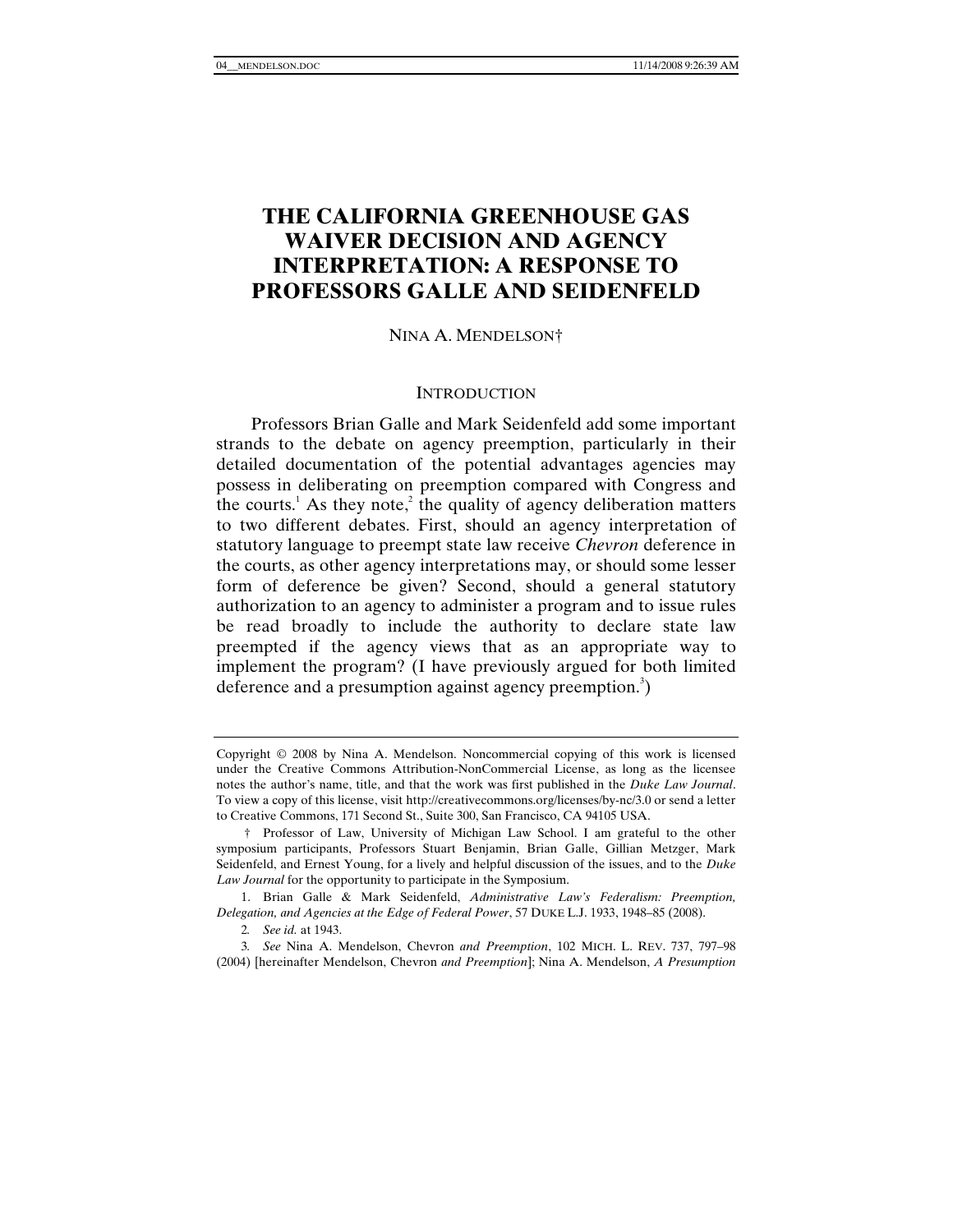Galle and Seidenfeld argue for the superiority of agency decisionmaking because, as a formal matter, it may be comparatively transparent and accountable.<sup>4</sup> An agency, unlike Congress, must comply with notice and comment requirements, at least for rulemaking, and must explain its reasons for taking an action on judicial review.<sup>5</sup> Galle and Seidenfeld suggest that agency preemption decisions might be even better reasoned if the judiciary engaged in a harder "hard look" on judicial review. As a preliminary matter, I want to point out that the level of agreement among commentators writing in this area is striking. Professors Galle, Seidenfeld, Catherine Sharkey, Thomas Merrill, and I all agree that agencies should not be categorically prohibited from preempting state law.<sup>7</sup> We agree further that agencies have valuable information to offer about how a particular federal program functions, the issues it is designed to address, and how regulated entities may fare if faced with multiple standards.<sup>8</sup> Finally, however—and despite Galle and Seidenfeld's claims on behalf of agency decisionmaking—we apparently also agree that more controls are needed on agency interpretations that preempt state law than can be provided by the *Chevron*<sup>9</sup> doctrine alone.<sup>10</sup> Under that doctrine, courts uphold a "reasonable" agency

5*. Id.* at 1956.

 7. Professor Merrill has opposed *Chevron* deference in his amicus brief filed in *Watters v. Wachovia*. Brief of the Center for State Enforcement of Antitrust and Consumer Protection Laws, Inc. as Amici Curiae Supporting Petitioner at 6–8, 16–19, Watters v. Wachovia Bank, N.A. 127 S. Ct. 1559 (2006) (No. 05-1342), 2006 WL 2570991. He argues, however, that an agency could properly receive a delegation to preempt state law if Congress expressly authorized the agency to do so. Thomas W. Merrill, *Preemption and Institutional Choice*, 102 NW. U. L. REV. 727, 767 (2008). Professor Sharkey has advocated *Skidmore* deference in her piece, *Products Liability Preemption: An Institutional Approach*, 76 GEO. WASH. L. REV. 449, 492–93 (2008).

8*. See* Galle & Seidenfeld, *supra* note 1, at 1971–74; Thomas W. Merrill, *Preemption and Institutional Choice*, 102 NW. U. L. REV. 727, 755–56 (2008); Sharkey, *supra* note 7, at 485–90.

9*. See* Chevron U.S.A. Inc. v. Natural Res. Def. Council, Inc., 467 U.S. 837, 865–66 (1984).

10*. See* Galle & Seidenfeld, *supra* note 1, at 1999 ("We doubt *Chevron* is flexible enough to capture all the nuances of our test."); Merrill, *supra* note 8, at 775 (arguing for *Skidmore* rather than *Chevron* deference); Sharkey, *supra* note 7, at 491–98 (same).

*Against Agency Preemption*, 102 NW. U. L. REV. 695, 706–24 (2008) [hereinafter Mendelson, *Presumption*].

 <sup>4.</sup> Galle & Seidenfeld, *supra* note 1, at 1949–61 (transparency); *id.* at 1979–85 (accountability).

<sup>6</sup>*. Id.* at 2001–02. The judicial "hard look" refers to review applying the Administrative Procedure Act's "arbitrary and capricious" review standard. *See* 5 U.S.C. § 706(2)(A) (2006) (requiring courts to set aside agency actions, findings, and conclusions if courts find them to be "arbitrary, capricious, an abuse of discretion, or otherwise not in accordance with law").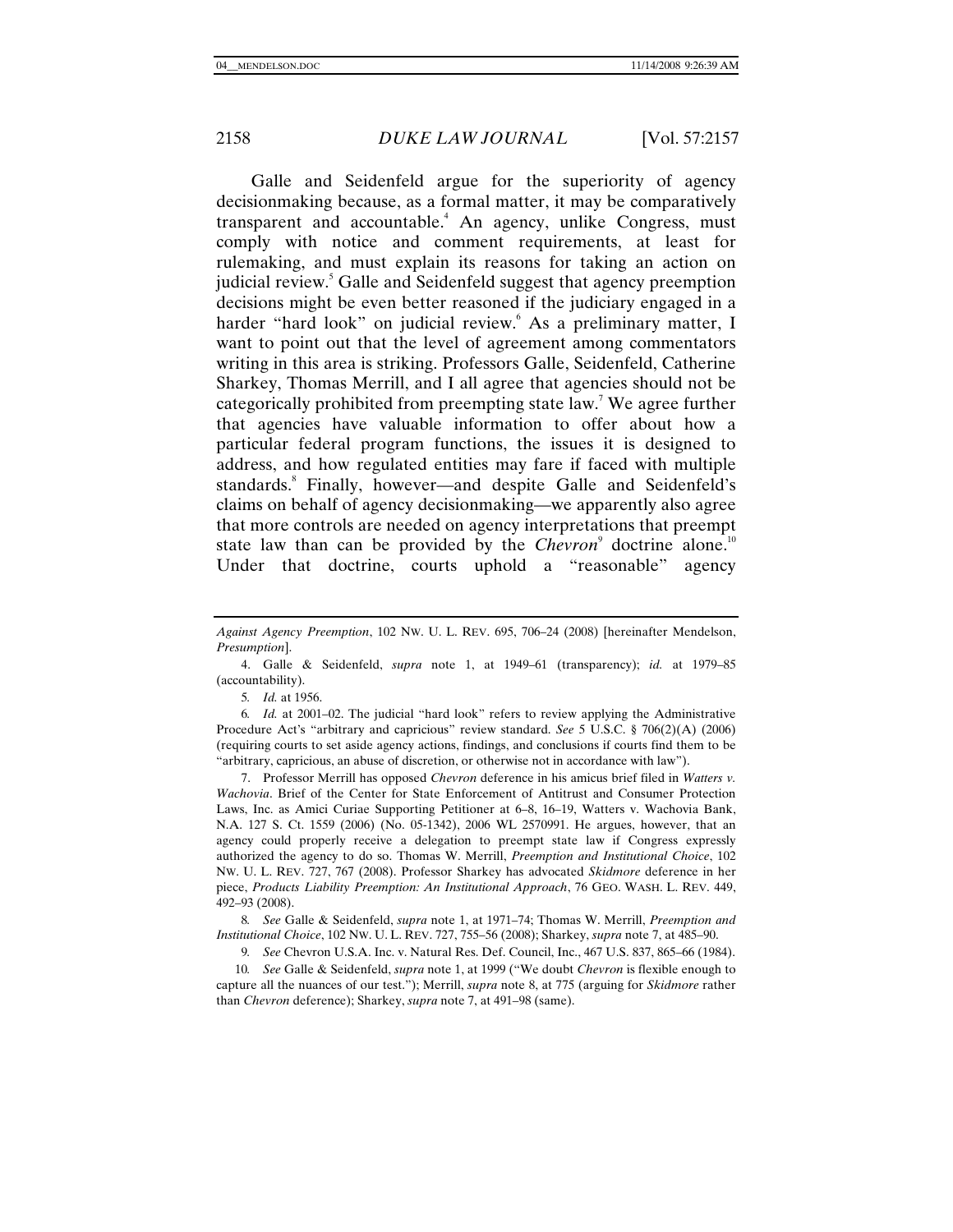interpretation of ambiguous statutory language.<sup>11</sup> No one wants to give away the store here.

Professor Sharkey and I both recommend a *Skidmore* deference standard for agency preemption decisions (and I also advocate for a presumption against reading a statute to grant an agency the power to preempt state law).12 Under the *Skidmore* standard, agency interpretations receive a measure of deference, but one weaker than *Chevron* deference, that depends on whether the court finds the agency's reasoning persuasive.<sup>13</sup> Despite their lengthy defense of agency preemption processes, Professors Galle and Seidenfeld ultimately take only a modified version of this position, because they advocate enhanced judicial review of agency reasoning on state law preemption that bears a strong resemblance to the sort of review courts conduct using *Skidmore*. 14

So, at least about the bottom line, we do not disagree about very much. Yet, given the arguments they make, why do Professors Galle and Seidenfeld hesitate as much as they do about deferring even more to agencies? Their hesitation stems, I suggest, from the fact that even good procedures and judicial review may not be sufficient for agencies to properly consider the range of issues, including federalism values, that should be part of a state law preemption decision. A 2008 agency decision on preemption is an excellent case in point—the EPA's interpretation of Clean Air Act Section 209(a) in its decision finding California preempted from regulating automobile greenhouse gas emissions.<sup>15</sup> The EPA's interpretation of statutory language on preemption failed to consider important relevant issues. These issues,

 <sup>11.</sup> Chevron, 467 U.S. 837, 843–44 (1984).

<sup>12</sup>*. See* Mendelson, Chevron *and Preemption*, *supra* note 3, at 797–98; Sharkey, *supra* note 7, at 492–93.

<sup>13</sup>*. See* Skidmore v. Swift & Co., 323 U.S. 134, 140 (1944) (holding that an agency interpretation may receive deference depending upon the "thoroughness evident in its consideration, the validity of its reasoning, its consistency with earlier and later pronouncements, and all those factors which give it power to persuade").

 <sup>14.</sup> They advocate "an amalgam of *Skidmore* and hard-look review." *See* Galle & Seidenfeld, *supra* note 1, at 2001–02. Their only apparent hesitation about *Skidmore* review is that because of the doctrine of *stare decisis*, it seems to limit an agency's flexibility to change its mind. *Id.* at 2000–01; *see also, e.g.*, United States v. Mead Corp., 533 U.S. 218, 247 (2001) (Scalia, J., dissenting) (arguing that a *Skidmore* approach will lead to "ossification" of statutory law). On the other hand, this seems to present the greatest problem when the Supreme Court has spoken. For example, a court of appeals may revisit precedent or disagree with another appellate court. Moreover, an agency can seek a legislative amendment from Congress.

<sup>15</sup>*. See* discussion *infra* Part II.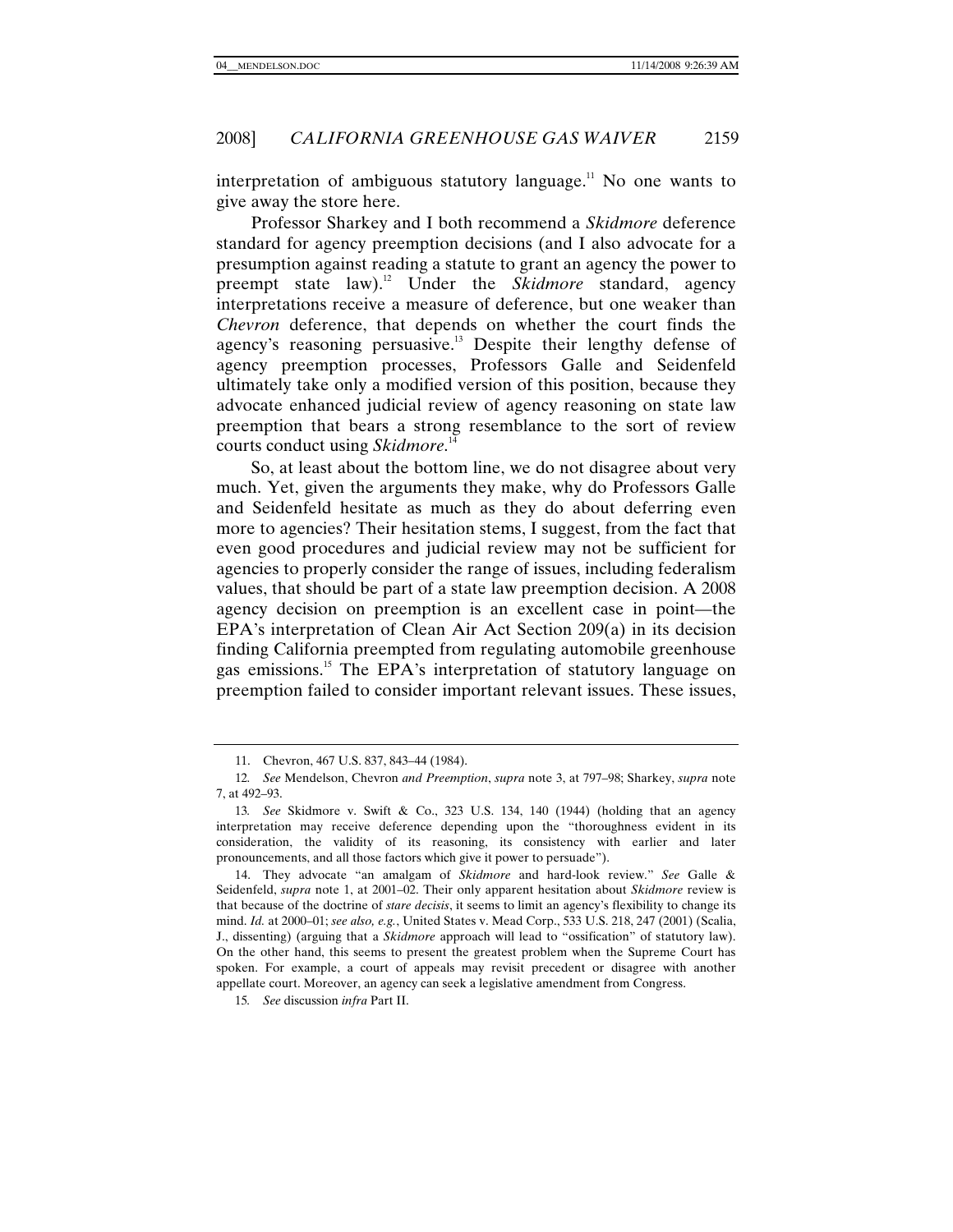which Galle and Seidenfeld term "abstract federalism,"<sup>16</sup> include the extent to which preservation of state autonomy can lead to more national dialogue and experimentation on policies and counterbalance federal authority.

What explains this? In my view, the ability of agencies to deliberate on preemption suffers from distinctive limitations that Galle and Seidenfeld do not adequately consider. I discuss two such shortcomings. First, as I have elsewhere argued, agencies lack expertise in federalism values that can figure in state law preemption questions. As with the EPA's decision on the California greenhouse gas regulations, agencies show a consistent unwillingness to take these issues into account.

Second, a federal agency with a policy in hand would seem comparatively unlikely to concede the need for further experimentation or policy development by other governments. Professors Galle and Seidenfeld argue that enhanced judicial review might prompt better analysis of these issues. Under current law, however, judicial review of agency decisionmaking may have the contrary incentive, instead *deterring* agencies from considering abstract federalism concerns. Accordingly, judges should not presumptively defer to agency decisions in this area.

### THE EPA'S DECISION ON CALIFORNIA AUTOMOBILE GREENHOUSE GAS EMISSIONS

The authority to set emissions standards for automobiles is primarily federal, and states are generally preempted from setting their own tailpipe standards.<sup>17</sup> By statute, however, preemption of state law is not complete. Under Clean Air Act Section 209(b), the EPA administrator "shall" grant a waiver of preemption to California for state standards that are at least as protective of public health and welfare as the federal standards. $18 \text{ T}$  The section provides three exceptions that might justify a waiver denial. $19$  Most importantly, the administrator must deny a waiver of preemption if the administrator finds that "such State does not need such State standards to meet

 <sup>16.</sup> Galle & Seidenfeld, *supra* note 1, at 2012.

 <sup>17. 42</sup> U.S.C. § 7543(a) (2000) ("No State or any political subdivision thereof shall adopt or attempt to enforce any standard relating to the control of emissions from new motor vehicles . . . .") (this section is commonly referred to as Clean Air Act  $\S 209(a)$ ).

<sup>18</sup>*. Id.* § 7543(b).

<sup>19</sup>*. Id.*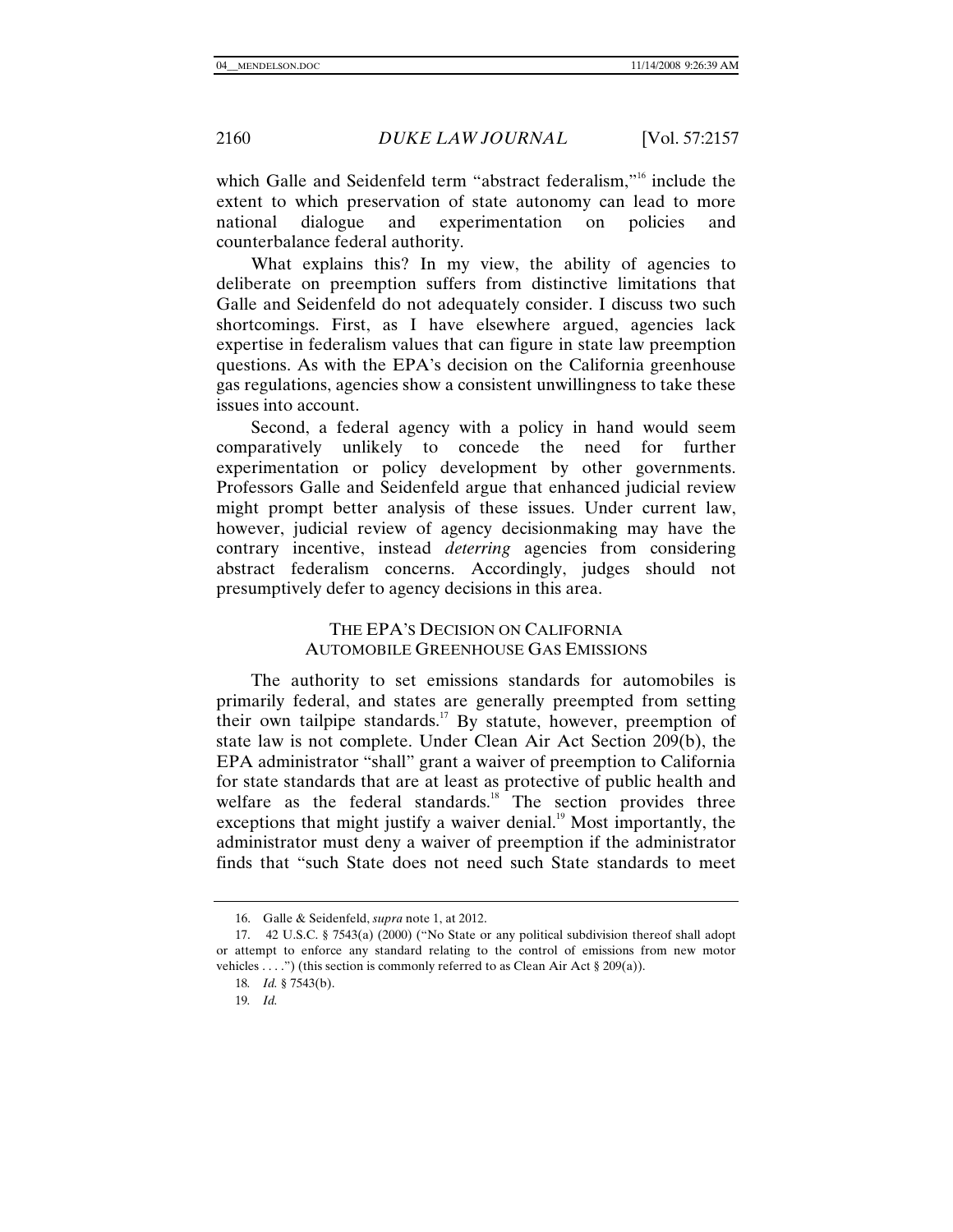compelling and extraordinary conditions."20 The EPA has considered over fifty waiver applications and apparently has granted most, if not all, to date. $21$ 

California's leadership in regulating automotive air pollution is well recognized. According to the Congressional Research Service, California's regulation has served to demonstrate "cutting edge emission control technologies," including, among other things, catalytic converters and cleaner fuels.<sup>22</sup>

In response to global warming concerns, California's legislature mandated the first-ever greenhouse gas standards for automobiles in 2002; regulations were promulgated in 2004, and California filed a petition for waiver of preemption with the EPA on December 21,  $2005<sup>23</sup>$  The Clean Air Act permits other states to elect to follow California standards in lieu of federal standards, $24$  and sixteen states have indicated their intent to adopt the California greenhouse gas standards.<sup>25</sup>

The EPA took two full years to decide the petition.<sup>26</sup> Keeping a commitment to California Governor Arnold Schwarzenegger that it would render a decision by the end of  $2007$ ,<sup>27</sup> the EPA declared in December 2007 that it would deny the petition.<sup>28</sup> The EPA issued the

24*. See* 42 U.S.C. § 7507.

25*. See* Pew Center on Global Climate Change, Vehicle Greenhouse Gas Emissions Standards, http://www.pewclimate.org/what\_s\_being\_done/in\_the\_states/vehicle\_ghg\_standard. cfm (last visited May 31, 2008).

 26. The EPA initially took the position that decision on the waiver petition would be inappropriate prior to the Supreme Court's decision in *Massachusetts v. EPA*, 127 S. Ct 1438 (2007). Notice of Decision Denying a Waiver of Clean Air Act Preemption for California's Greenhouse Gas Emission Standards for New Motor Vehicles, 73 Fed. Reg. at 12,157. In *Massachusetts*, the EPA argued that greenhouse gases were not "air pollutants" within the meaning of the Clean Air Act. *Massachusetts*, 127 S. Ct., at 1450. In April 2007, the Supreme Court rejected the EPA's arguments. *See id.* 1462.

 27. Notice of Decision Denying a Waiver of Clean Air Act Preemption for California's Greenhouse Gas Emission Standards for New Motor Vehicles, 73 Fed. Reg. at 12,157.

28*. Id.*

<sup>20</sup>*. Id.* § 7543(b)(1).

 <sup>21.</sup> Since 1967, when the preemption and preemption waiver provisions were adopted, California has submitted and EPA has granted over fifty waivers of preemption in compliance with statutory terms. JAMES E. MCCARTHY & ROBERT MELTZ, CONG. RESEARCH SERV., CALIFORNIA'S WAIVER REQUEST TO CONTROL GREENHOUSE GASES UNDER THE CLEAN AIR ACT 2 (2007), *available at* http://www.azclimatechange.gov/download/082007.pdf.

<sup>22</sup>*. Id.*

 <sup>23.</sup> Notice of Decision Denying a Waiver of Clean Air Act Preemption for California's Greenhouse Gas Emission Standards for New Motor Vehicles, 73 Fed. Reg. 12,156, 12,157 (Mar. 6, 2008).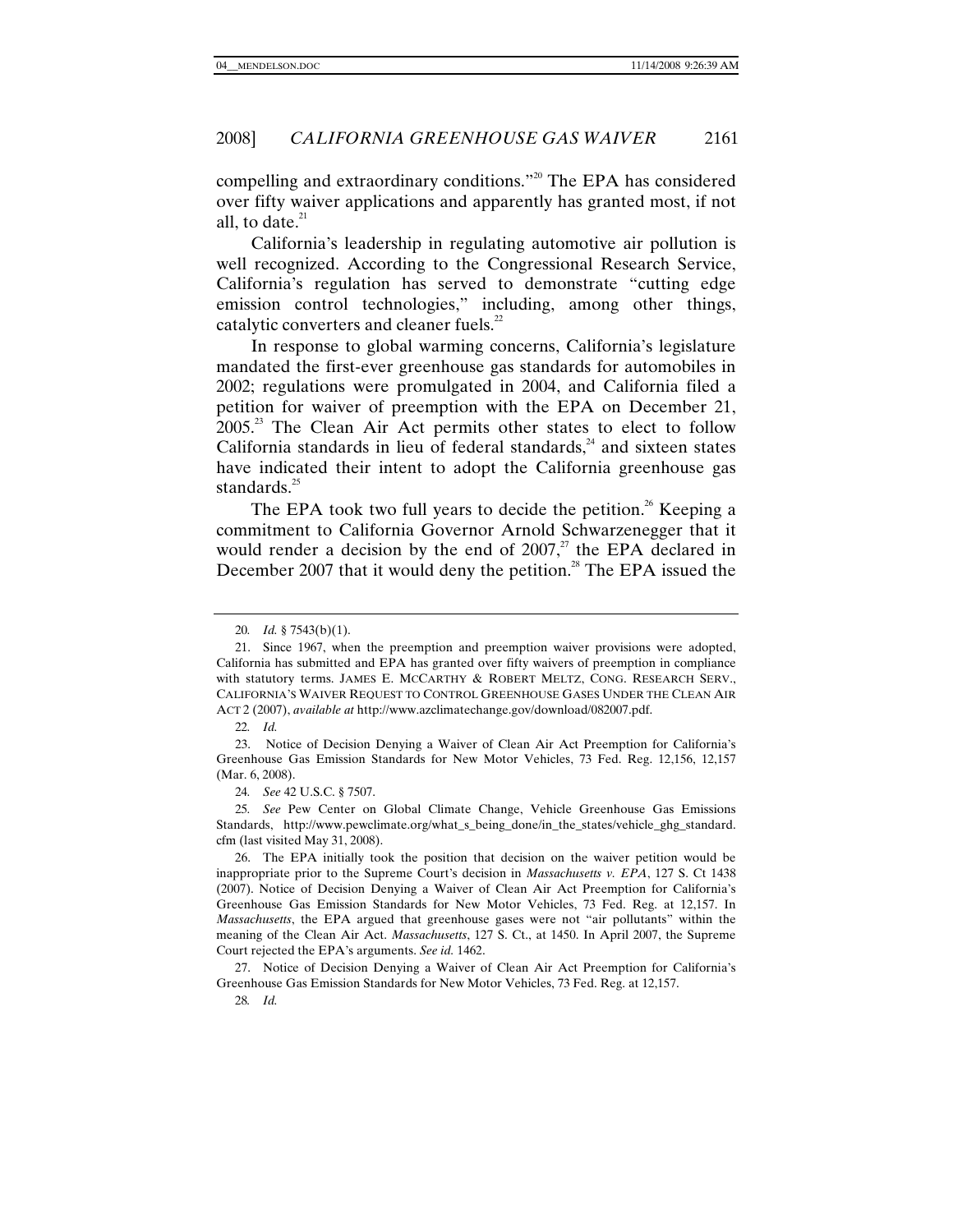supporting opinion in February 2008, and it was published in the Federal Register on March 6, 2008.<sup>29</sup>

That decision is notable because, to carry out its statutory responsibility to decide the petition, the EPA had to offer an interpretation of the scope of Section  $209(b)(1)(B)$  of the Clean Air Act. That section says that no waiver can be granted "if the Administrator finds . . . that such State does not need such State standards to meet compelling and extraordinary conditions."<sup>30</sup> The EPA construed this waiver exception to mean that the California standards at issue must be aimed at addressing a distinctively *local* problem.<sup>31</sup> Otherwise, the EPA reasoned, the waiver must be denied and the California standards preempted by federal law.<sup>32</sup> The EPA then applied the standard and found that the California standards did not meet the requirement because greenhouse gases represent global causes of a global problem of warming.<sup>33</sup> Even if warming might worsen California's local air pollution problems, the agency reasoned, greenhouse gases causing that warming might come from anywhere and so must be addressed through a national approach, rather than  $locally.<sup>34</sup>$ 

Whatever answer the agency might have offered to the interpretive question, a thorough examination of it raises all the sorts of issues Professors Galle and Seidenfeld would predict. One would expect an expert interpreter of the scope of the waiver provisions to consider not only congressional intent reflected in the language, but also purposive issues. These would include the statutory goal of protecting air quality; concern with the cost of implementing multiple standards; and the value of some state regulatory autonomy to address local concerns, to experiment with policy, and to counterbalance federal authority.<sup>35</sup>

Professors Galle and Seidenfeld suggest that normally this is the sort of job an agency should be able to undertake: "[A]gencies are well suited for evaluating the benefits of both localism and the need

<sup>29</sup>*. See id.* at 12,156–57.

 <sup>30. 42</sup> U.S.C. § 7543(b)(1)(B) (2000).

 <sup>31.</sup> Notice of Decision Denying a Waiver of Clean Air Act Preemption for California's Greenhouse Gas Emission Standards for New Motor Vehicles, 73 Fed. Reg. at 12,160.

<sup>32</sup>*. Id.*

<sup>33</sup>*. Id.*

<sup>34</sup>*. See id.* at 12,162–63.

<sup>35</sup>*. See* Mendelson, Chevron *and Preemption*, *supra* note 3, at 756–57 (summarizing federalism concerns that might be supported by a presumption against preemption).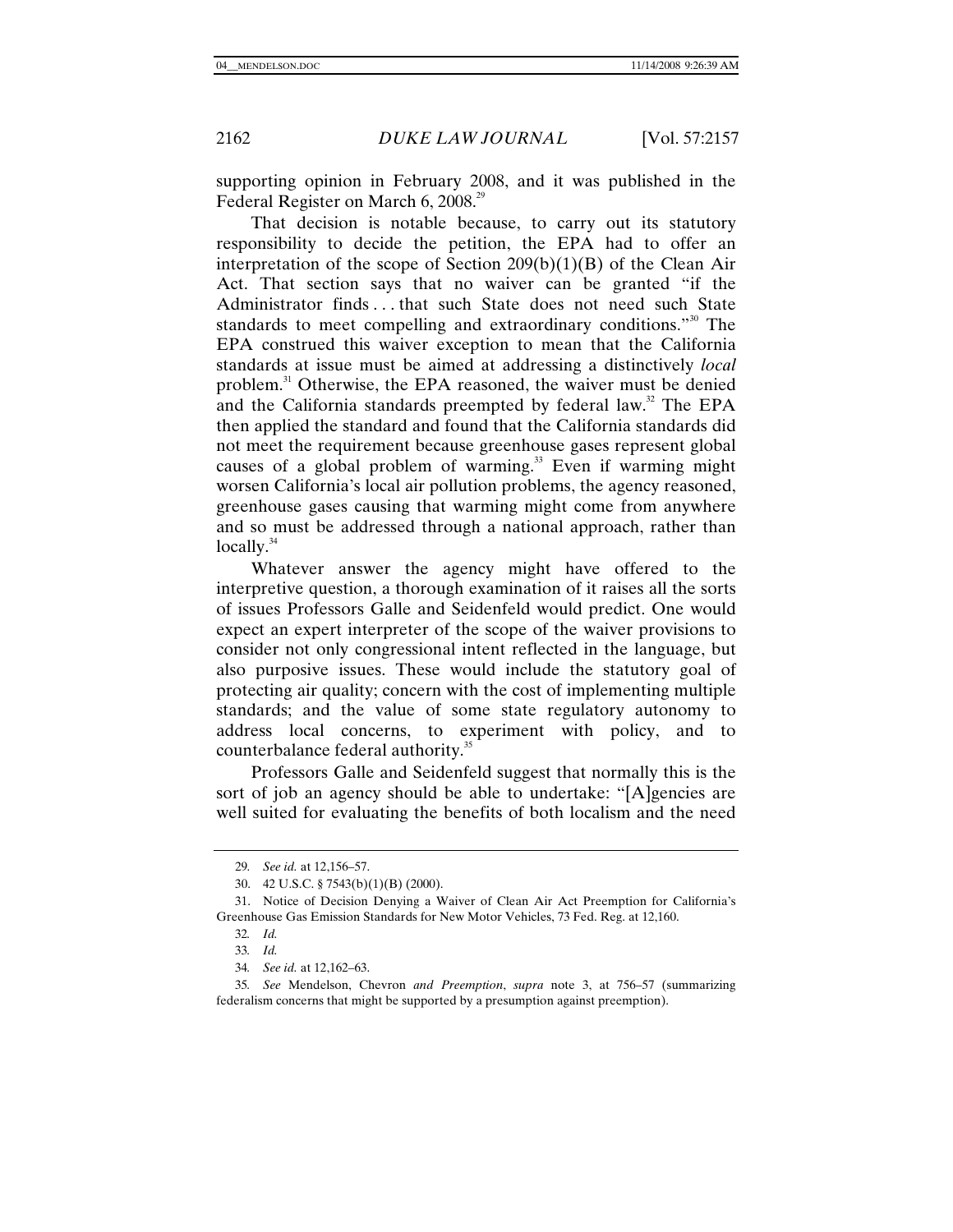for experimentation within the programs they regulate . . . [including] the extent of problems with all existing regulatory paradigms that might warrant using states as laboratories to develop new approaches."<sup>36</sup>

One might see the California waiver as a sort of test case for their arguments. Given the existing controversies about how to regulate climate change, coupled with California's past leadership on automotive air emissions, this is the sort of case in which an agency ought to be well suited at least to consider (if not ultimately to place dispositive weight upon) the "problems with . . . existing regulatory paradigms" and thus the value of state policy experimentation.

Moreover, four features of the California waiver decision process make it a particularly good test case for Professors Galle and Seidenfeld's views. Because of the formal procedural advantages of rulemaking, Galle and Seidenfeld would like to see agencies take positions on preemption through rulemaking.<sup>37</sup> Admittedly, the decision on California's waiver petition is not a "rule" and thus was not made through "rulemaking." Nonetheless, in nearly all relevant procedural respects, the decision resembled a rulemaking, and a highly visible one at that.

First, the EPA held public hearings, $38$  as required by statute, $39$ and, as with rulemaking, conducted a notice and comment process. $40^{\circ}$ As Administrator Stephen Johnson explained in his decision letter to Governor Schwarzenegger,

As you know, EPA undertook an extensive public notice and comment process with regard to the waiver request. The Agency held two public hearings: one on May 22, 2007 in Washington, D.C. and one in Sacramento, California on May 30, 2007. We heard from over 80 individuals at these hearings and received thousands of written comments during the ensuing public comment process from parties representing a broad set of interests, including state and local

 <sup>36.</sup> Galle & Seidenfeld, *supra* note 1, at 1977.

<sup>37</sup>*. See id.* at 2011 ("This suggests that the agency should displace state law only by clearly stated legislative rules.").

 <sup>38.</sup> Notice of Decision Denying a Waiver of Clean Air Act Preemption for California's Greenhouse Gas Emission Standards for New Motor Vehicles, 73 Fed. Reg. at 12,157.

<sup>39</sup>*. See* 42 U.S.C. § 7543(b)(1) (2000) (requiring "notice and opportunity for public hearing" prior to decision on a waiver application).

 <sup>40.</sup> Notice of Decision Denying a Waiver of Clean Air Act Preemption for California's Greenhouse Gas Emission Standards for New Motor Vehicles, 73 Fed. Reg. at 12,157. This, and other procedural requirements for rulemaking, are detailed in 5 U.S.C. § 553 (2006).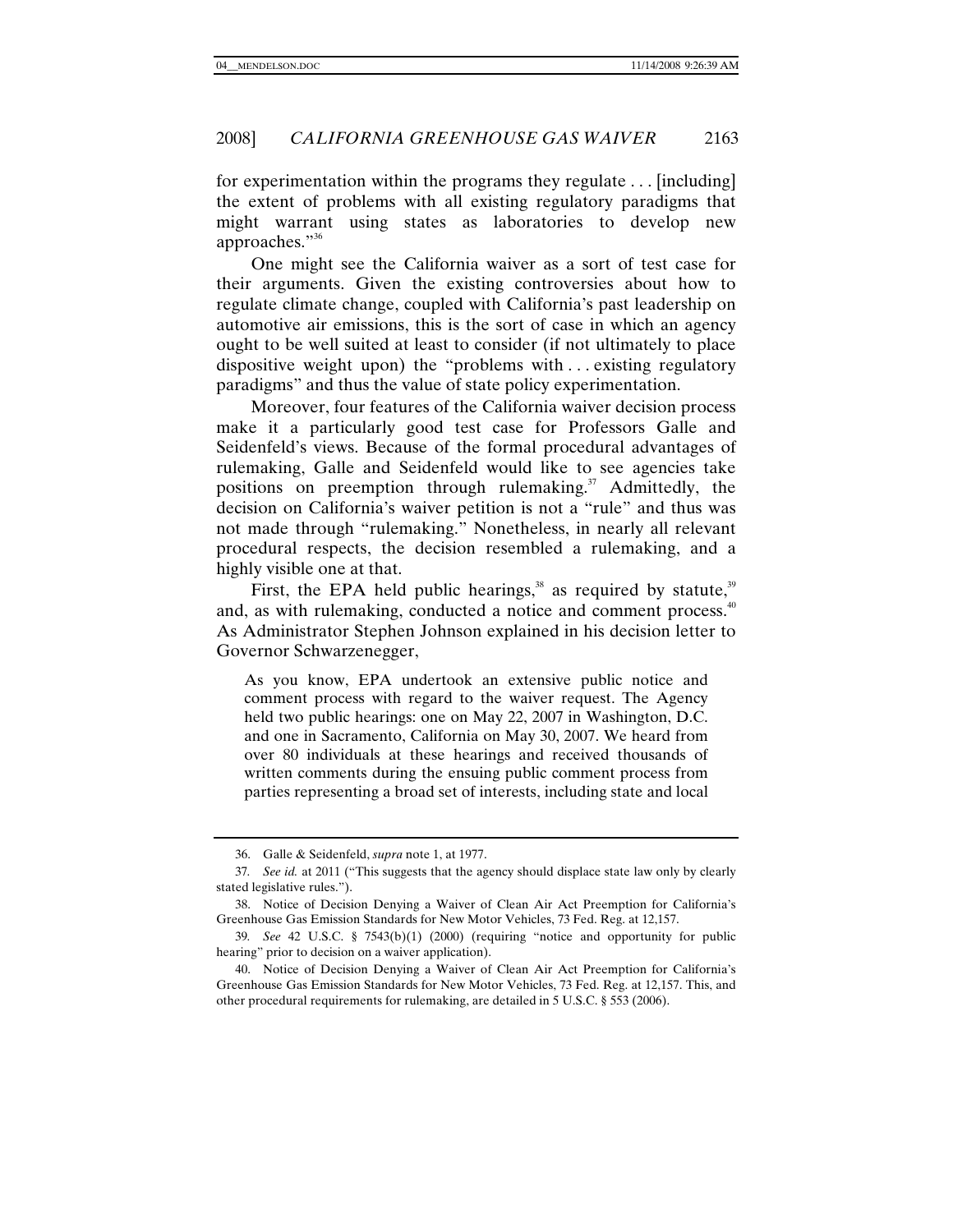governments, public health and environmental organizations, academia, industry and citizens. The Agency also received and considered a substantial amount of technical and scientific material submitted after the close of the comment deadline on June 15,  $2007.<sup>41</sup>$ 

Second, the EPA's decision is subject to judicial review, as a rule would be, under the arbitrary and capricious standard.<sup>42</sup> Third, though Office of Management and Budget clearance was not required for this decision,<sup>43</sup> EPA officials reportedly consulted with the White House on the decision anyway.<sup>44</sup> Fourth, given the amount of press coverage and congressional attention given to the December 2007 announcement of denial, $45$  not to mention California's immediate filing of a lawsuit challenging the denial,<sup> $46$ </sup> the EPA could reasonably

43*. See* Exec. Order No. 13,422, 72 Fed Reg. 2,763 (Jan. 18, 2007); Exec. Order No. 12,866, 3 C.F.R. 638 (1993), *reprinted in* 5 U.S.C. § 601 (2006) (requiring Office of Management and Budget clearance only of agency rules).

 44. A March 2008 Senate appropriations committee hearing transcript contained the following colloquy between California Senator Dianne Feinstein and EPA Administrator Stephen Johnson:

FEINSTEIN: Did you discuss it with the White House?

JOHNSON: As I have said in previous testimonies, yes, I discuss major issues with the White House. I think that's good government. I discussed it with my colleagues across the administration. But again, the decision, the final decision rests with me and I made the decision.

*Fiscal Year 2009 Budget for the EPA: Hearing Before the Subcomm. on Interior, Environmental, and Related Agencies of the S. Comm. on Appropriations*, 110th Cong. (Mar. 4, 2008), 2008 WL 607187.

45*. E.g.*, John M. Broder & Felicity Barringer, *E.P.A. Says 17 States Can't Set Emission Rules*, N.Y. TIMES, Dec. 20, 2007, http://www.nytimes.com/2007/12/20/washington/20epa. html?\_r=1&oref=slogin; Alex Kaplun, *Senate Panel to Probe Decision on Calif. Waiver*, GREENWIRE, Dec. 21, 2007 (on file with the *Duke Law Journal*).

46*. See* Alex Kaplun, *Calif., Groups Sue EPA Over Waiver Decision*, GREENWIRE, Jan. 2, 2008 (on file with the *Duke Law Journal*).

 <sup>41.</sup> Letter from Stephen Johnson, EPA Administrator, to Arnold Schwarzenegger, Governor of Cal. (Dec. 19, 2007), *available at* http://www.epa.gov/otaq/climate/20071219-slj.pdf.

<sup>42</sup>*. See* 5 U.S.C. § 706(2)(A) (stating that judicial review standards for agency action include review to confirm that the action is not "arbitrary, capricious, an abuse of discretion, or otherwise not in accordance with law"). One requirement applicable to rulemaking would not seem to apply here: an obligation to respond to "significant comments" that courts have imposed as a gloss on Section 553 of the APA. *E.g.*, United States v. Nova Scotia Food Prods. Corp., 568 F.2d 240, 249–50 (2d Cir. 1977) ("We think that to sanction silence in the face of such vital questions [raised in the comments] would be to make the statutory requirement of a "concise general statement" less than an adequate safeguard against arbitrary decisionmaking.); Am. Mining Cong. v. EPA, 965 F.2d 759, 771 (9th Cir. 1992). Nonetheless, the other environmental features of the decision should have given EPA ample incentive to engage all relevant arguments.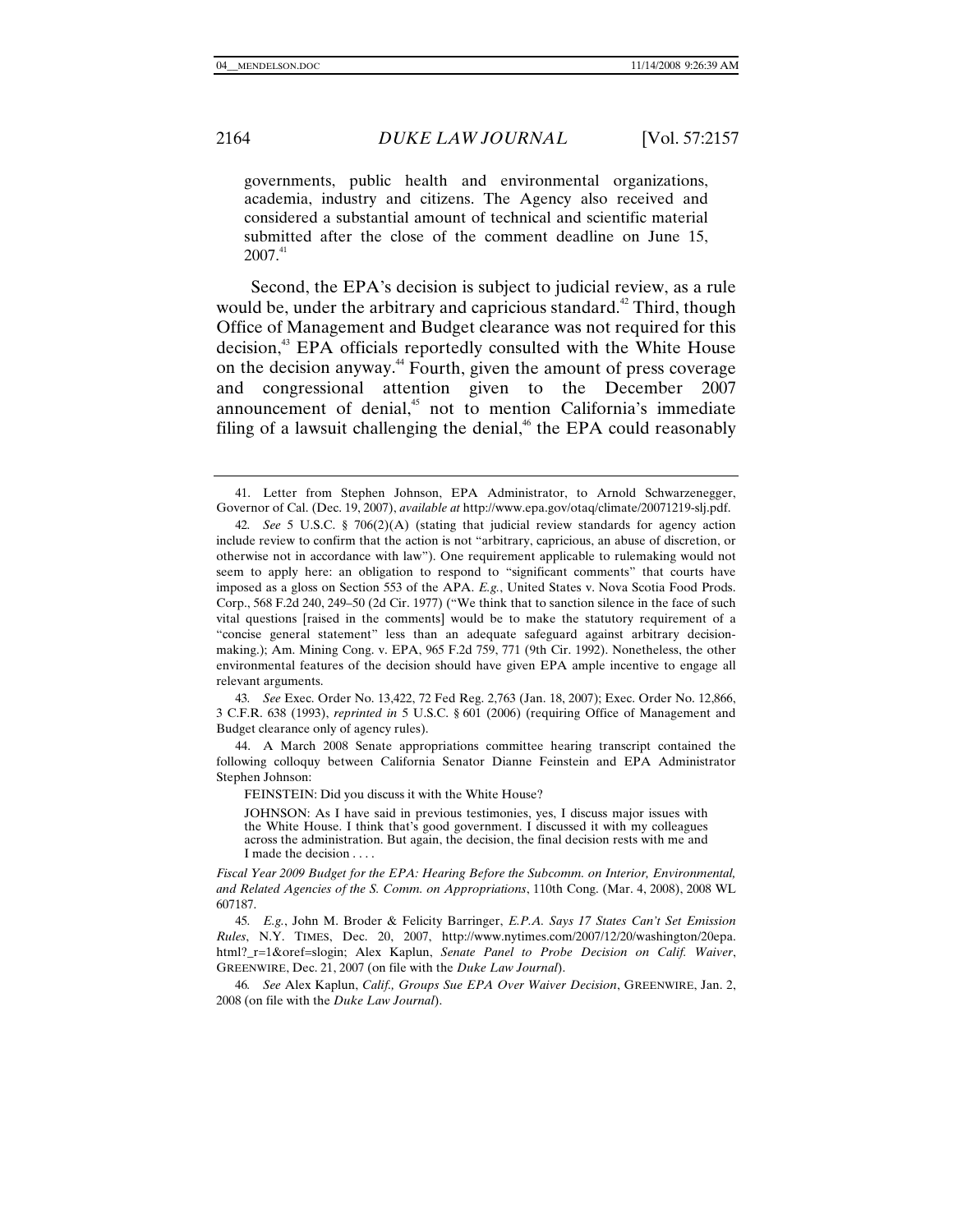expect a high degree of public accountability. The EPA could anticipate that the opinion explaining the denial would slip beneath no one's radar screen. And indeed, immediately after the EPA issued the opinion supporting the waiver denial, EPA Administrator Johnson was questioned in Congress regarding the decision.<sup>47</sup>

Despite these seemingly optimal conditions for deliberation, the EPA's consideration of abstract federalism concerns was inadequate. The EPA interpreted the statute to require preemption of California standards unless the standards address "compelling extraordinary" *local* air pollution conditions, in which the causes, too, are "local to California."<sup>48</sup>

Again, my focus here is not on the result, but on the analysis the EPA used to get there. The EPA's opinion largely focused on what it believed Congress intended in enacting the words "compelling and extraordinary."<sup>49</sup> The Administrator's opinion stated in relevant part,

I believe that . . . . Section 209(b) was a compromise measure that allowed disruption of the introduction of new motor vehicles into interstate commerce by allowing California to have its own motor vehicle program, but limited this to situations where the air pollution problems have their basic cause, and therefore their solution, locally in California.<sup>50</sup>

Interestingly, the EPA opinion contained no discussion of the practical implications of its interpretation, either for automobile manufacturers or for the environment. Instead, it reads primarily as an exercise in pure statutory interpretation.

In that vein, even in a case that very clearly raised the value of state experimentation given California's history of regulating air pollution, the EPA did not discuss this core federalism value. The opinion did not consider the value of permitting California to continue to serve as a "laboratory" in developing climate change policies. Discussing this issue would have been appropriate in light of

 <sup>47.</sup> Administrator Johnson was questioned in appropriations hearings, as well as in other settings. *E.g.*, *Fiscal Year 2009 Budget for the EPA*, *supra* note 44; *Fiscal Year 2009 Budget for the EPA: Hearing Before the Subcomm. on Interior, Environmental, and Related Agencies of the S. Comm. on Appropriations*, 110th Cong. (Feb. 26, 2008), 2008 WL 526941.

<sup>48</sup>*. See* Notice of Decision Denying a Waiver of Clean Air Act Preemption for California's Greenhouse Gas Emission Standards for New Motor Vehicles, 73 Fed. Reg. 12,156, 12,163 (Mar. 6, 2008).

<sup>49</sup>*. See id.*

<sup>50</sup>*. Id.*; *see also id.* (discussing "the unique problems faced in California as a result of its climate and topography" (citing H.R. REP. NO. 90-728, at 21 (1967)).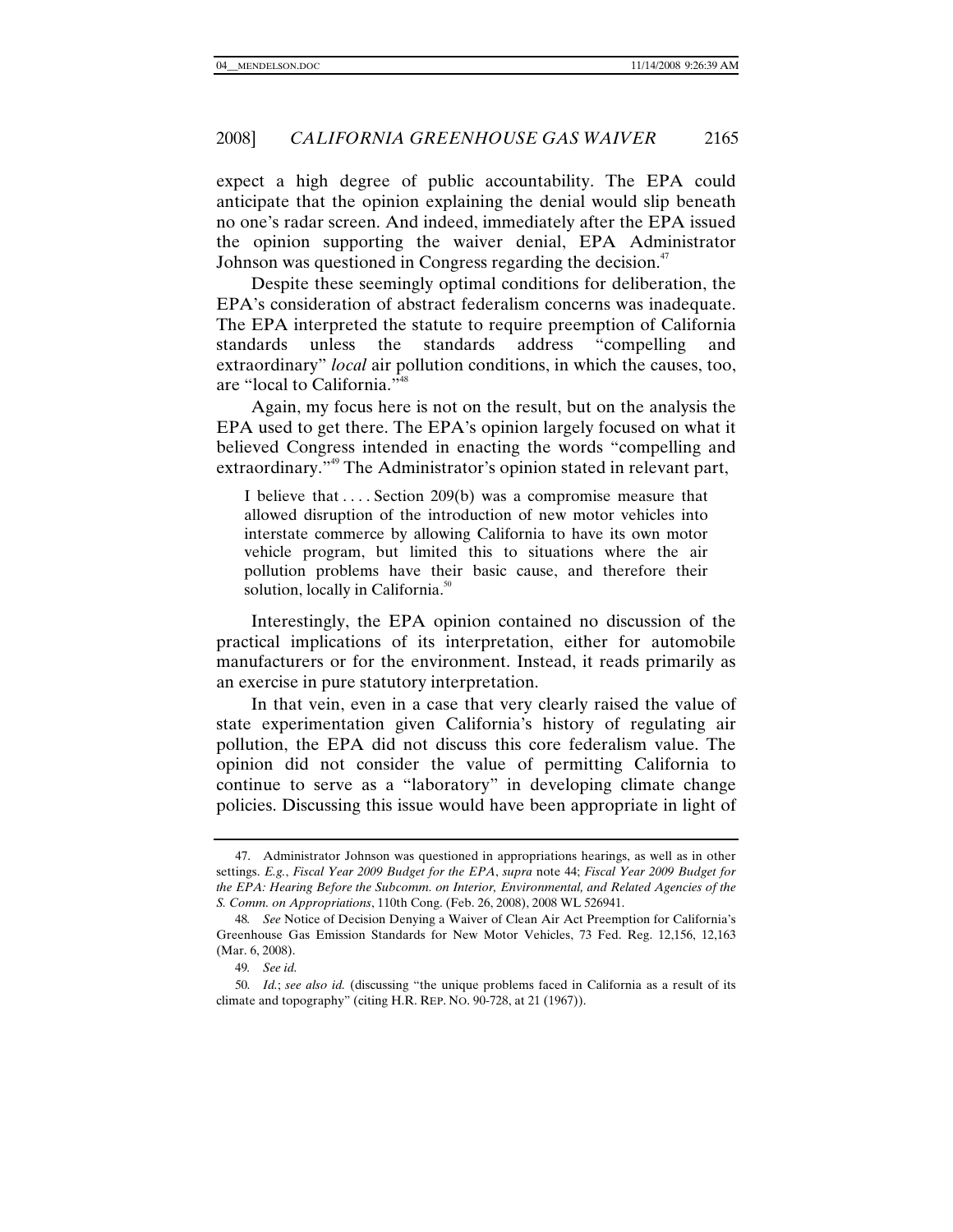the statute's silence on whether "compelling and extraordinary" issues were to be local, in light of the legislative history, and, for that matter, in light of the arguments made to the  $EPA$ .<sup>51</sup>

To be fair, the EPA's analysis did consider the value of California's ability to respond to local concerns.<sup>52</sup> In that respect, it is something of an improvement over other agency preemption decisions. For example, the opinion explicitly considered the value of California being able to address its distinctively local air pollution problems.<sup>53</sup>

The EPA's failure, however, to consider the value of state policy experimentation in this best case scenario is consistent with my earlier documentation of agency failure to consider these values. In Chevron *and Preemption*, I have documented agency failures to comply with the "federalism impact statement" requirements of Executive Order 13,132.54 In *A Presumption Against Agency Preemption*, I updated this research and also examined several examples of agency preemption declarations.<sup>55</sup> The EPA's failure in the California greenhouse gas waiver denial to thoroughly examine what Professors Galle and Seidenfeld term "abstract federalism"<sup>56</sup> issues is typical of past agency interpretations. I argued in those articles that this failure is largely a function of lack of agency expertise. $57$ 

I agree with Professors Galle and Seidenfeld, however, that the analysis cannot simply be a critique of agency capabilities without

 <sup>51.</sup> The EPA opinion *did*, a few pages earlier, note that "part of [the] benefit" to California of the 209(b) waiver was to allow the state to serve as a "laboratory for potential federal motor vehicle controls." *Id.* at 12,162. In simply mentioning this issue, the EPA opinion represents a substantial advance over most other agency actions relating to the extent of state law preemption. *See, e.g.*, Mendelson, Chevron *and Preemption*, *supra* note 3, at 784 (describing other examples of agency preemption discussions); Mendelson, *Presumption*, *supra* note 3, at 718–32 & nn 122–30. It may be that agencies will eventually develop some consistent expertise on these questions. For this potential to be fully realized, however, legislation is required. *See infra* text accompanying note 81 (arguing that statutory criteria are required to guide both agencies and reviewing judges). Ultimately, however, this issue appeared to play no role whatsoever in the EPA's reasoning. Indeed, that sentence could have been omitted from the opinion, while making no difference at all either to the analysis or to the outcome.

 <sup>52.</sup> Notice of Decision Denying a Waiver of Clean Air Act Preemption for California's Greenhouse Gas Emission Standards for New Motor Vehicles, 73 Fed. Reg. 12,159–60.

<sup>53</sup>*. Id.* at 12,162.

 <sup>54.</sup> Mendelson, Chevron *and Preemption*, *supra* note 3, at 783–86.

 <sup>55.</sup> Mendelson, *Presumption*, *supra* note 3, at 719–21.

 <sup>56.</sup> Galle & Seidenfeld, *supra* note 1, at 2012.

 <sup>57.</sup> Mendelson, Chevron *and Preemption*, *supra* note 3, at 780–82; Mendelson, *Presumption*, *supra* note 3, at 718.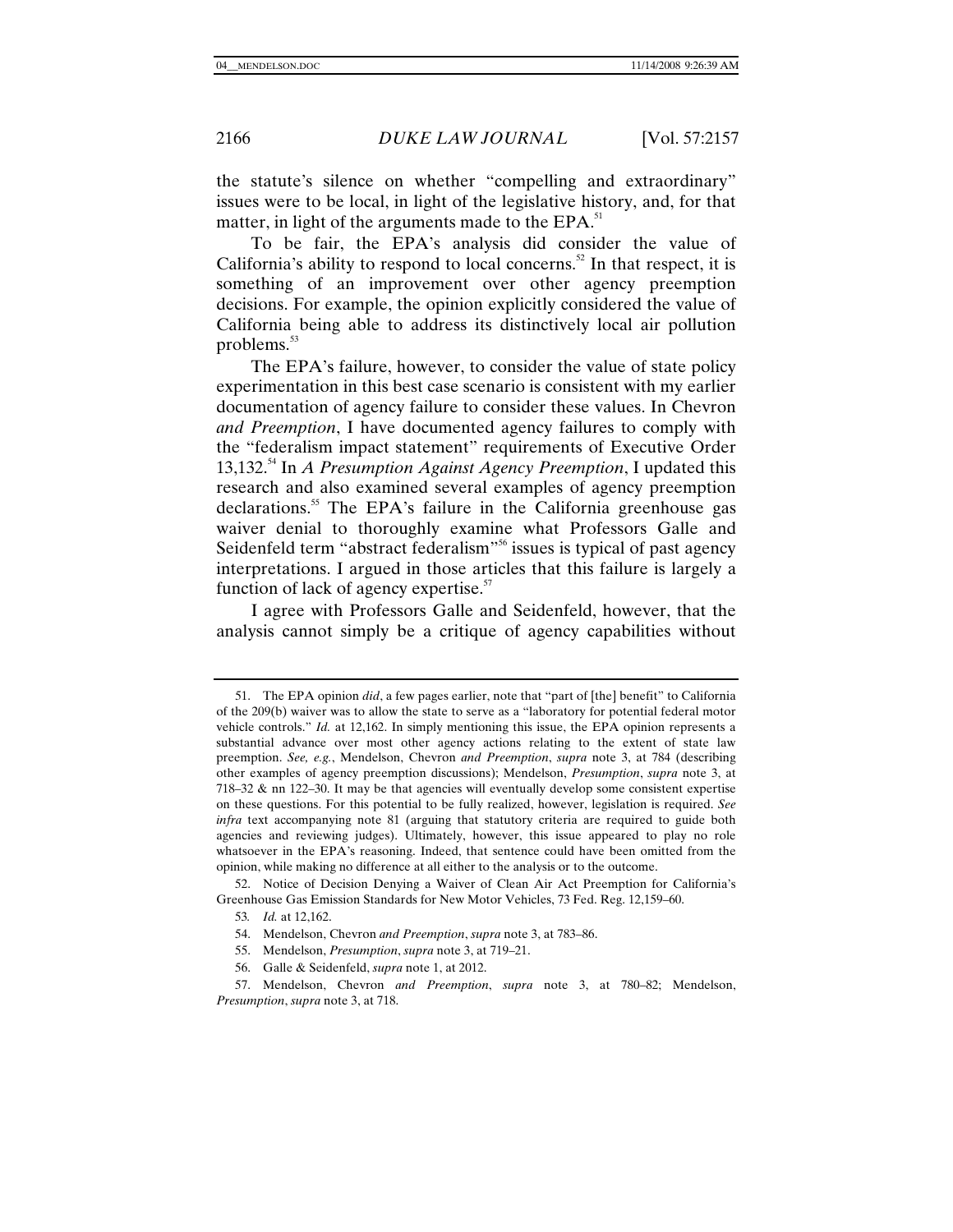considering how agencies stack up against other institutions. I have elsewhere considered, in more general terms, judicial expertise on federalism concerns.<sup>58</sup>

And how does the EPA's discussion on this issue of "abstract federalism" compare with that of Congress? In a word, poorly. When Congress enacted the Air Quality Act of 1967, including Section 209 of the Clean Air Act, both House and Senate committee reports discussing the question of preemption considered the value of uniform national standards in addition to California's need to respond to local conditions, its status as a leader in regulating air pollution, and the value to the country of California's "policy experiments." The House Report, for example, contained discussion of the need for uniformity: "The ability of those engaged in the manufacture of automobiles to obtain clear and consistent answers concerning emission controls and standards is of considerable importance so as to permit economies in production."<sup>59</sup> It also considered "the unique problems facing California as a result of its climate and topography, $\cdot^{60}$  and the value to the entire country of the state's leadership and its service as a model for regulating air pollution.61 Similarly, the Senate Committee Report focused on California's "unique problems and pioneering efforts," and stated,

The Nation will have the benefit of California's experience with lower standards which will require new control systems and design. In fact California will continue to be the testing area for such lower standards. . . [and if successful] it is expected that the Secretary will ... give serious consideration to strengthening the Federal standards.<sup>62</sup>

Both committees discussed these federalism issues although they arrived at different conclusions. The Senate committee adopted a version of the preemption provisions closer to their current form allowing California to draft the standards, subject to an EPA waiver determination.<sup>63</sup> The House committee, however, reported a bill with

 <sup>58.</sup> Mendelson, Chevron *and Preemption*, *supra* note 3, at 787–88.

 <sup>59.</sup> H.R. REP. NO. 90-728, at 21 (1967).

<sup>60</sup>*. Id.* at 22.

<sup>61</sup>*. Id.* at 96 (separate statement Mssrs. John E. Moss & Lionel Van Deerlin) ("California has led the Nation in promulgating strict emission control requirements . . . ."); *id.* ("California has been a model for the Nation in this critical field.").

 <sup>62.</sup> S. REP. NO. 90-403, at 33 (1967).

<sup>63</sup>*. See id.*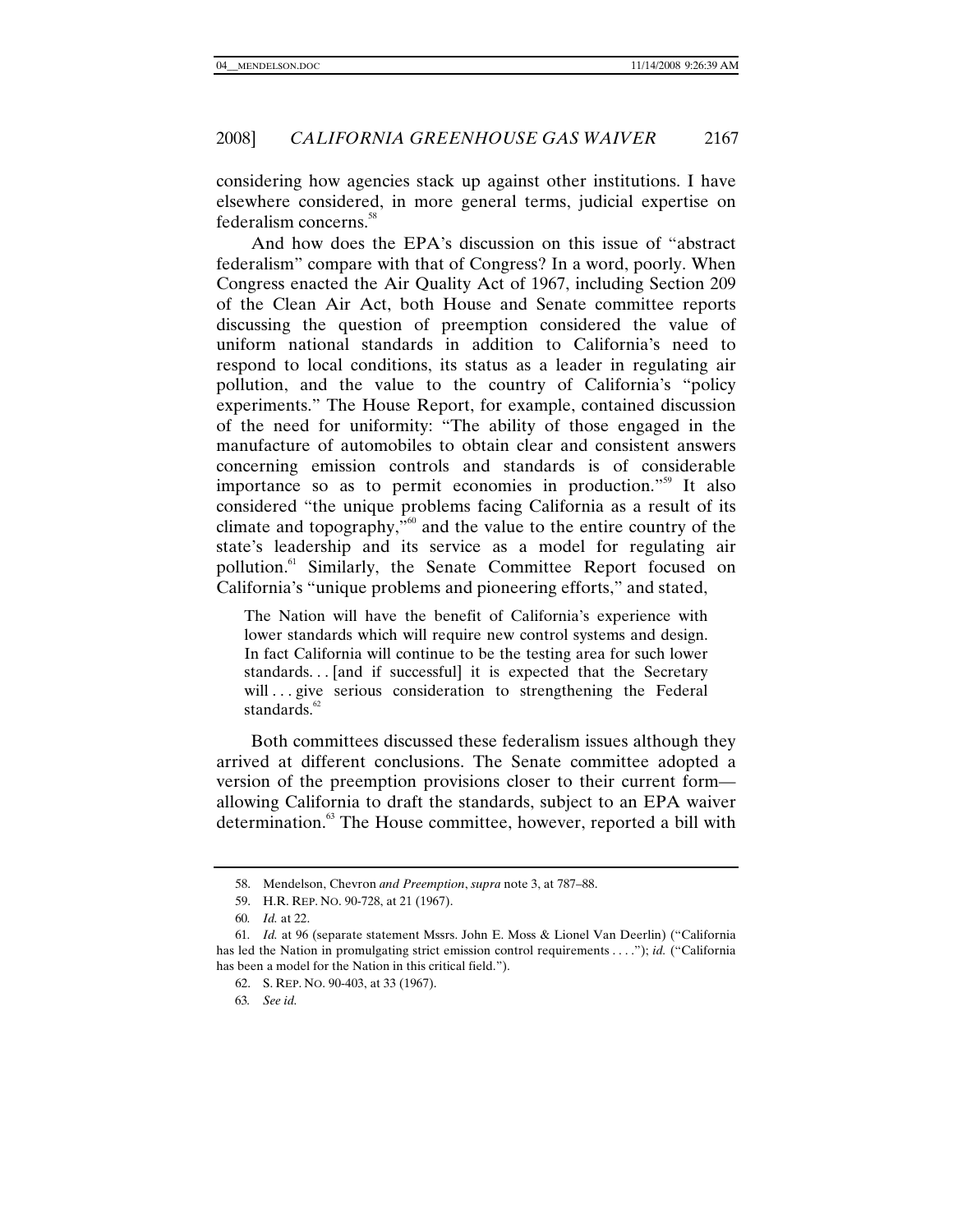no role preserved for California—instead, the bill authorized the federal government to set special standards *for* California.<sup>64</sup>

In 1977, similar strains appeared in congressional discussions on amendments to the Clean Air Act. The House Report explained Section 209 with reference both to local issues and California's service as an example to the rest of the country: "California was afforded special status due to that State's pioneering role in regulating automobile-related emissions, which pre-dated the Federal effort. In addition, California's air pollution problem was then, and still appears to be, among the most pervasive and acute in the Nation."<sup>65</sup>

In oversight hearings in 2007 and 2008, discussion among members of Congress has included consideration of these abstract federalism issues. In March 2008, during EPA budget hearings in the Senate, for example, a number of Senators commented on the states' rights issues raised by the EPA's treatment of the California waiver petition.<sup>66</sup> In House of Representatives hearings in November 2007 and February 2008, members of Congress mentioned the value of states as "laboratories of democracy, the places where innovative solutions to the nation's challenges are developed," $\sigma$  as well as expressing concern with the EPA stopping states from leading the nation on difficult policy questions.<sup>68</sup> In January 2008 Senate hearings on climate change policy, in questioning a top administration official on its climate change policies compared with those of the states, another Senator observed the value of the "whole concept of

67*. State Efforts Toward Low-Carbon Energy: Hearing Before the H. Select Comm. on Energy Independence and Global Warming*, 110th Cong. (2007), 2007 WL 3389741 (statement of Rep. Markey); *see also id.* (statement of Rep. McCollum) ("We have California, Wyoming, Washington, and the northern states coming up with creative ideas.").

68*. Hearing on the EPA Before the Subcomm. on Interior, Environmental, and Related Agencies of the H. Comm. on Appropriations*, 110th Cong. (2008), 2008 WL 526941 (statement of Rep. Moran) ("I was stunned that—where I would think that EPA would be encouraging state and local efforts. You pulled the rug out from under California, which was attempting to show the lead, because of the lack of leadership on the federal government's part.").

 <sup>64.</sup> H.R. REP. NO. 90-728, at 9.

 <sup>65.</sup> H.R. REP. NO. 95-294, at 301 (1977).

<sup>66</sup>*. See Fiscal Year 2009 Budget for the EPA: Hearing Before the Subcomm. on Interior, Environmental, and Related Agencies of the S. Comm. on Appropriations*, 110th Cong. (2008), 2008 WL 607187 (statement of Sen. Allard) ("I do not necessarily agree on all aspects of the greenhouse debate, but . . . . I'm also troubled by the suggestion that the state of California's rights may have been curtailed."); *id.* (statement of Sen. Feinstein) ("I mean, it seems to me if Congress intended for waivers to be limited to problems unique to California, why did it give other states the right to adopt the same standards?").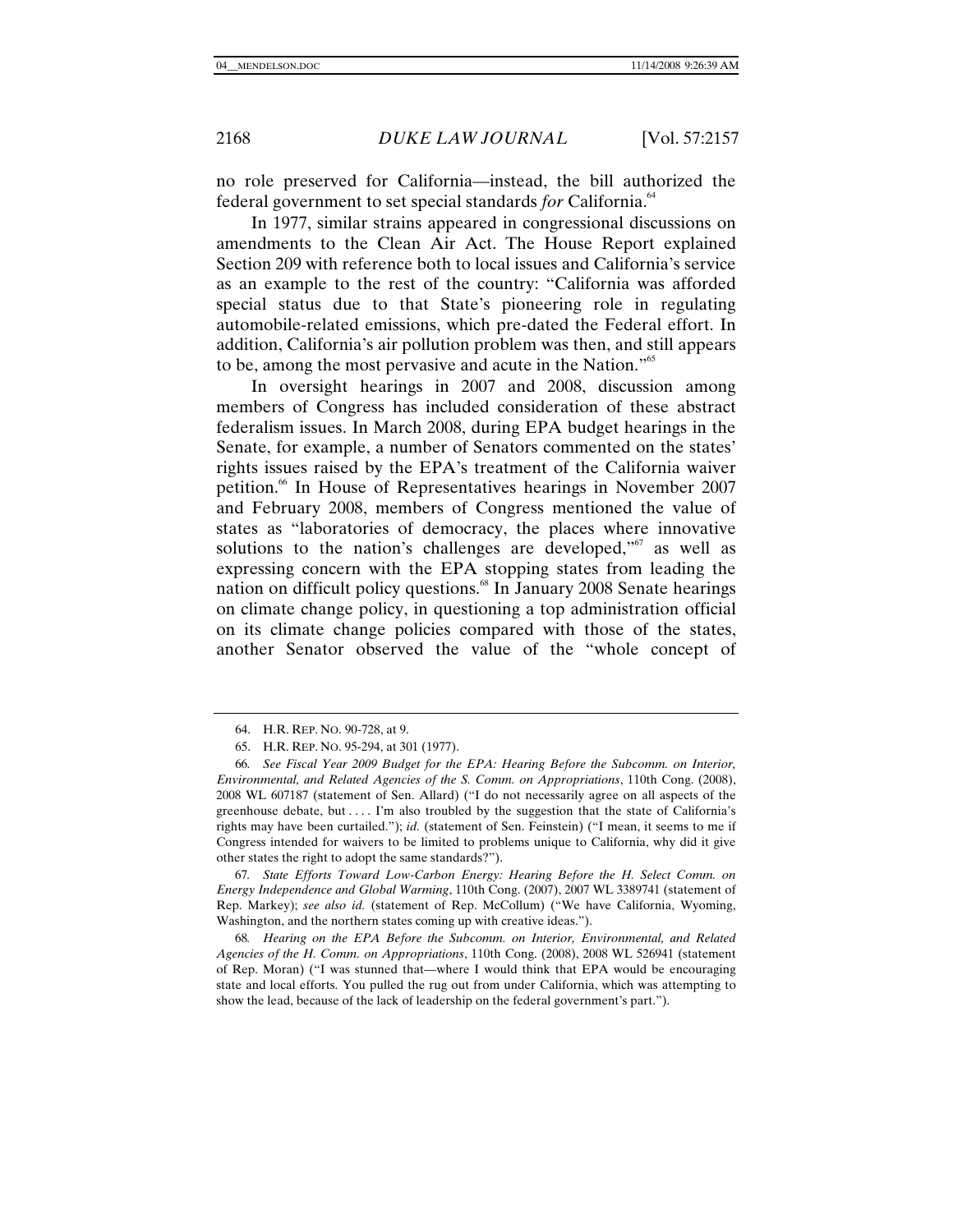federalism. We can learn in the [process] of doing."69 In short, congressional deliberations on state law preemption seem clearly superior to those of the EPA, despite the advantages of procedural rigor and greater transparency Professors Galle and Seidenfeld would claim for the agency.

So, why did the EPA not do a better job? It is impossible to know for sure, but procedural irregularities can be ruled out given the extensive process that accompanied the decision. Similarly, lack of political accountability likely also can be ruled out given the apparent (though informal) White House involvement.<sup>70</sup> For purposes of this discussion, I also assume the agency was not captured by rent-seeking interest groups or otherwise malfunctioning dramatically. Although a contrary assumption could, in theory, explain the outcome, there is little reason to think it would explain the quality of analysis.<sup>71</sup>

I suggest two possible explanations for the agency's impoverished exploration of abstract federalism issues. First, as I have argued in greater detail elsewhere, assessing the abstract issues implicated in the distribution of federal and state power is not typically within the core expertise of a federal regulatory agency.72 The EPA is a specialized institution focused, in the setting of the Clean Air Act, on how best to protect health and the environment by regulating air pollution. Implementing that act only raises some of the many questions relevant to preemption, such as interstate issues and the burdens upon regulated entities that must comply with multiple standards. Congress has given the agency no specific guidance on how to interpret Clean Air Act preemption language. As the EPA itself notes, past waiver decisions have been far more cursory in analyzing the scope of this statutory language.<sup>73</sup>

<sup>69</sup> *Climate Change: Hearing Before the S. Comm. on Foreign Relations*, 110th Cong. (2008) (statement of Sen. Cardin), 2008 WL 219099.

 <sup>70</sup> *See supra* note 44 and accompanying text.

 <sup>71</sup> Capture could, of course, explain the result here. I have elsewhere argued that if one accepts a public choice view of agency regulation, state law preemption can allow an agency to more effectively "deliver on 'deals' with well-organized interest groups." Mendelson, Chevron *and Preemption*, *supra* note 3, at 795.

<sup>72</sup> *See id.* at 779-91.

<sup>73</sup> *See* Notice of Decision Denying a Waiver of Clean Air Act Preemption for California's Greenhouse Gas Emission Standards for New Motor Vehicles, 73 Fed. Reg. 12,156, 12,159 (Mar. 6, 2008) ("EPA's review of this criterion has typically been cursory due to California needing its motor vehicle emission program due to fundamental factors leading to local and regional air pollution problems (as discussed below)."). For an example of the EPA's cursory review, see California State Motor Vehicle Pollution Control Standards; Waiver of Federal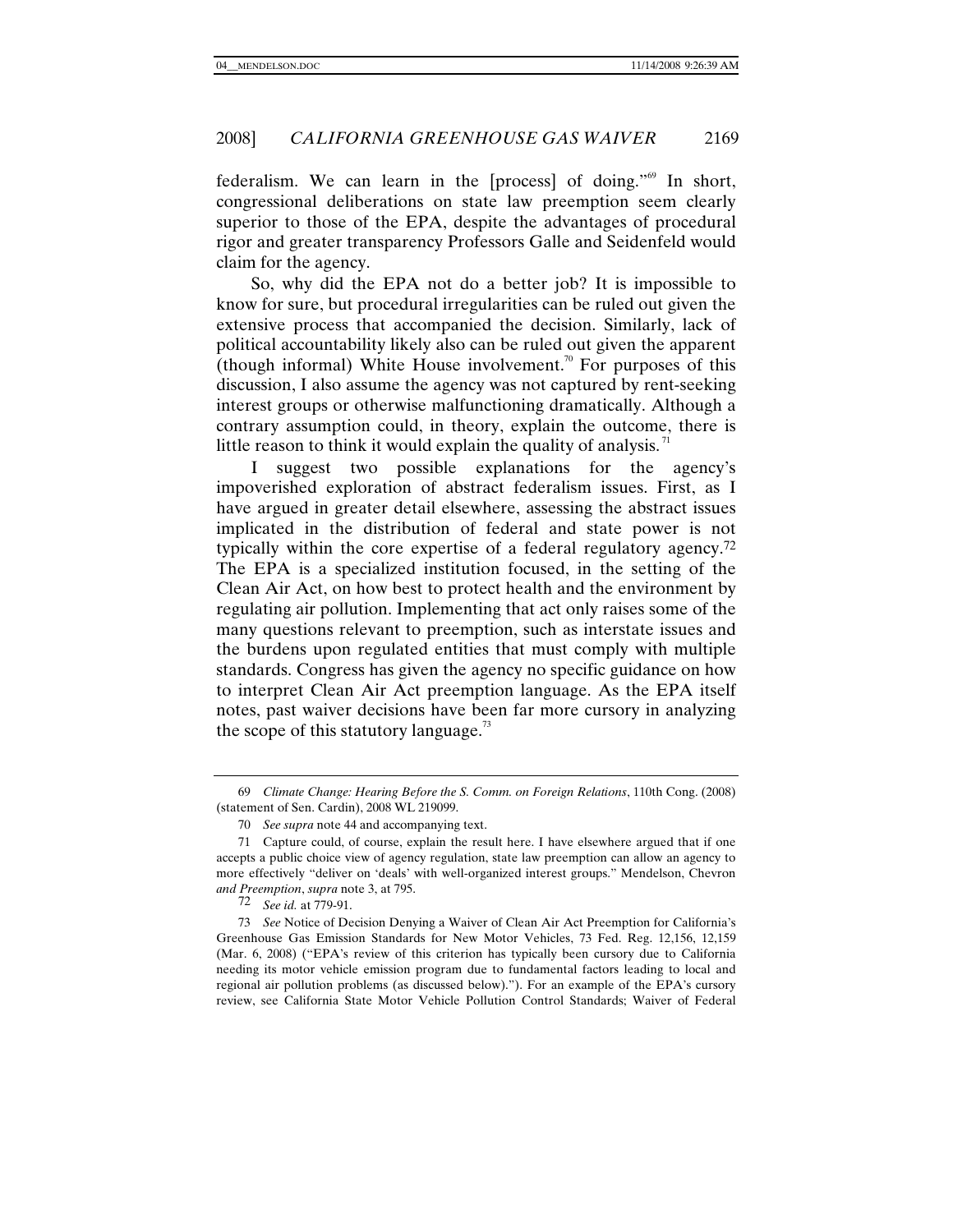Further, job postings at the EPA as of this writing, for program analysts and senior program officials, seek candidates with expertise in relevant environmental laws rather than on broader issues of governmental structure.<sup>74</sup> Even an EPA posting for a Congressional Liaison Specialist in the Office of Congressional and Intergovernmental Relations (EPA's point of contact for Congress and state and local governments) mentions only skills working with congressional staff, rather than, say, knowledge of state-federal relations or general governmental structure.<sup>75</sup> The job postings are only suggestive, but they indicate that the agency's focus is far more on its specialized mission than on broader issues of the distribution of power among different levels of the government.

Second, an agency may face particular disincentives to thorough consideration of abstract federalism values. Fully engaging a primary abstract value of federalism—the value of states serving as "laboratories of democracy"<sup>76</sup>—requires an agency to acknowledge, either implicitly or explicitly, that its own decision and implementation plans may be incomplete, flawed, or at best not fully informed. Professors Galle and Seidenfeld argue that agencies are aware of "problems with all existing regulatory paradigms."<sup>77</sup> This could presumably include shortcomings in federal standards or their prospects for implementation.

Others have commented, however, on an agency's tendency not to thoroughly revisit a proposal which it has developed in a notice of

Preemption—Notice of Waiver Decision and Within the Scope Determinations, 64 Fed. Reg. 42,689, 42,690 (Aug. 5, 1999) ("CARB has continually demonstrated the existence of compelling and extraordinary conditions justifying the need for its own motor vehicle pollution control program, which includes the subject standards and procedures. No information has been submitted to demonstrate that California no longer has [such] a compelling and extraordinary  $need \ldots$ ").

<sup>74</sup>*. E.g.*, USAJobs, EPA Supervisory Environmental Program Analyst posting, http://jobsearch.usajobs.opm.gov/getjob.asp?JobID=71190618@brd=387...rt=rv&vw=b&Logo=0 &FedPub=Y&lid=316&FedEmp=N&ss=0&TabNum=3&rc= (last visited May 31, 2008) (copy on file with author).

 <sup>75.</sup> The posting does not mention knowledge of state-federal relations or general governmental structure.

<sup>76</sup>*. See* New State Ice Co. v. Liebmann, 285 U.S. 262, 311 (1932) (Brandeis, J., dissenting) ("It is one of the happy incidents of the federal system that a single courageous State may, if its citizens choose, serve as a laboratory; and try novel social and economic experiments without risk to the rest of the country.").

 <sup>77.</sup> Galle & Seidenfeld, *supra* note 1, at 1977.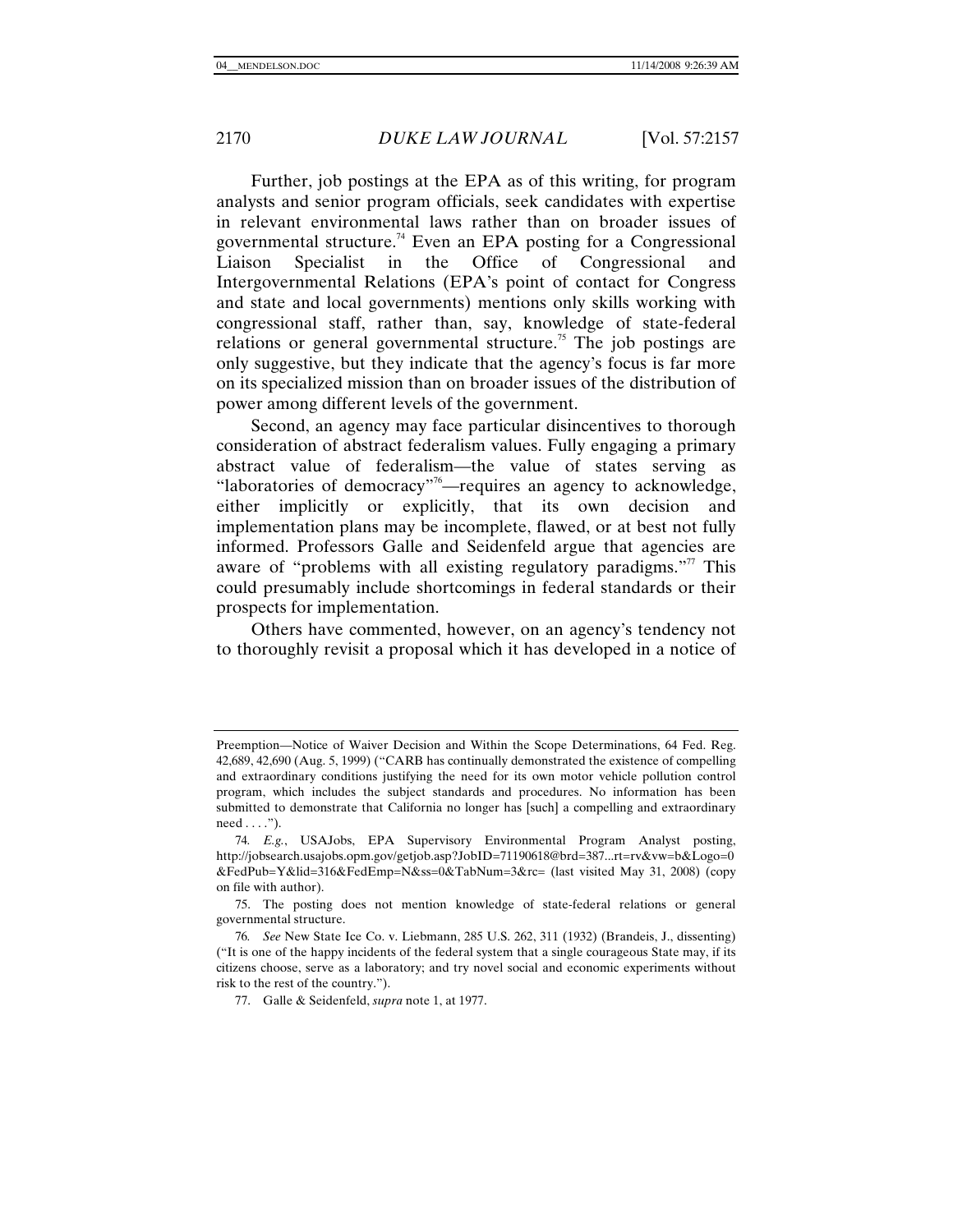proposed rulemaking.78 Similarly, an agency's failure to fully value alternative regulatory strategies does not seem all that surprising if the agency has already committed to a different policy approach.

For example, in his letter to Governor Schwarzenegger announcing the waiver denial, Administrator Johnson stresses not only the statutory grounds for the waiver denial, but also the substantive content of the preferred national policy:

Congress has recognized the need for very aggressive yet technical feasible national standards to address greenhouse gases and energy security by passing the Energy Independence and Security Act. Just today the President signed these national standards into law, providing environmental benefits and economic certainty for Californians and all Americans. I strongly support this national approach  $\ldots$ .

Conceivably, discussing California's pioneering efforts in developing strict greenhouse gas automotive emissions standards might have required some implicit acknowledgment from EPA that the proposed national solution to global warming might be incomplete or inadequate.

Professors Galle and Seidenfeld suggest that enhanced judicial review might help prompt agencies to more fully consider these abstract federalism concerns.<sup>80</sup> In my view, however, such enhanced judicial review cannot take place without Congress enacting a statute that guides agencies on when to interpret statutes to preempt state law and that thus gives courts criteria with which to review agency interpretations. Despite Galle and Seidenfeld's arguments, judges are highly unlikely simply to import into a "hard look" analysis factors that are not anchored in an authorizing statute itself. They typically look to the underlying statute as the source of the relevant factors that an agency must examine.<sup>81</sup> Galle and Seidenfeld also mention

<sup>78</sup>*. E.g.*, Stephanie Stern, *Cognitive Consistency: Theory Maintenance and Administrative Rulemaking*, 63 U. PITT. L. REV. 589, 591 (2002) ("After agency members have devoted months, or even years, to preparing a proposed rule and made highly visible public commitments endorsing that proposal, the attitude maintenance bias suggests suboptimal processing of later public inputs.").

 <sup>79.</sup> Letter from Stephen Johnson, EPA Administrator, to Arnold Schwarzenegger, Governor of Cal., *supra* note 41, at 1–2.

 <sup>80.</sup> Galle & Seidenfeld, *supra* note 1, at 2012–13.

<sup>81</sup>*. See, e.g.*, Whitman v. Am. Trucking Ass'ns, Inc., 531 U.S. 457, 471 n.4 (2001) (refusing to allow an agency to consider cost when the statute did not mention it). *See generally* Mendelson, Chevron *and Preemption*, *supra* note 3, at 793–94.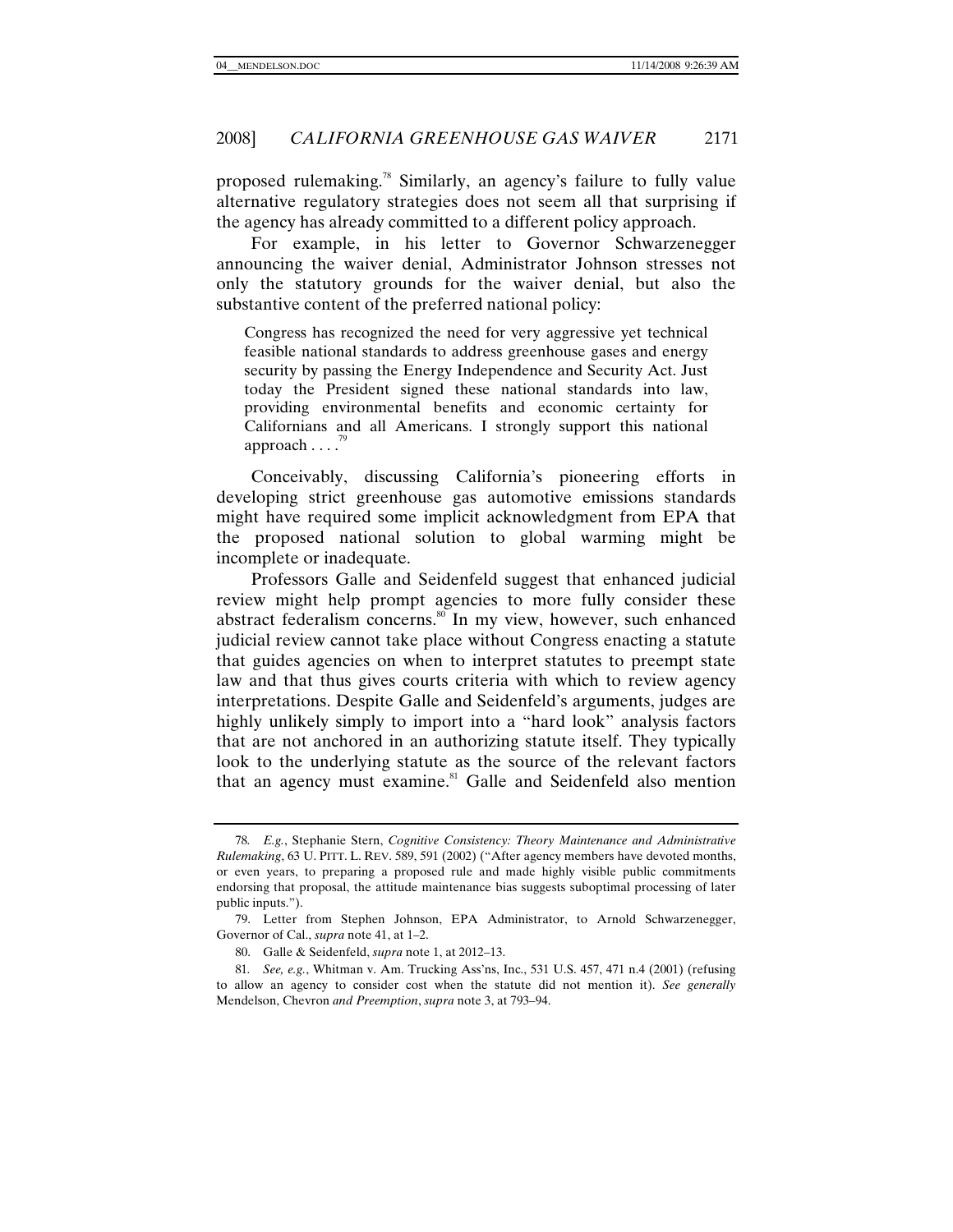Executive Order 13,132 on federalism as a possible source of relevant values.<sup>82</sup> That executive order, however, is explicitly unenforceable; noncompliance with it thus cannot serve as the basis for judicial review of an agency action.<sup>83</sup> Congressional action is clearly required here. Further, rather than prompting better consideration of federalism issues, current judicial review of agency action may actually serve to *deter* agencies from fully considering them. An agency that chooses a particular implementation path must defend its decision as fully reasoned to survive "hard look review."<sup>84</sup> Acknowledging that states may have something significant and valuable to add to regulatory approaches, however, is not altogether consistent with an agency fully defending its own decision as the best option. Under some circumstances, fully valuing state approaches might undermine the agency's position that its decision is well reasoned. An agency could, in theory, value states as "laboratories," while still defending its own (perhaps preliminary) choice as well reasoned. Nonetheless, an agency is not likely to favor such a strategy. When an agency is required to consider alternatives to a particular decision, such as under the National Environment Policy Act or other statutes, the information on alternatives the agency has developed arguably can prompt more litigation on whether the agency has fully considered an alternative or made the right choice.<sup>85</sup> Though agencies do generally win these lawsuits, the prospect of more litigation may discourage an agency from meaningfully considering the value of divergent state policy alternatives.

The incentive from judicial review, of course, does not apply to Congress. Professors Galle and Seidenfeld argue that Congress, too,

<sup>82</sup>*. See* Galle & Seidenfeld, *supra* note 1, at 1983 n.2ll.

 <sup>83.</sup> Exec. Order No. 13,132 § 11, 3 C.F.R. 206, 211 (2000), *reprinted in* 5 U.S.C. § 601 (2006).

<sup>84</sup>*. See, e.g.*, Motor Vehicle Mfrs. Ass'n v. State Farm Mut. Auto. Ins. Co., 463 U.S. 29 (1983) (applying arbitrary and capricious standard to require agency to provide reasoned analysis of policy choice).

<sup>85</sup>*. See, e.g.*, Nevada Land Action Ass'n v. U.S. Forest Service, 8 F.3d 713 (9th Cir. 1993) (denying a challenge to agency action for failure to justify chosen land management alternative in comparison to others considered); Md. Wildlife Fed'n v. Dole, 747 F.2d 229 (4th Cir. 1984) (dismissing a challenge to failure to adequately consider highway alternatives under NEPA), *vacated sub. nom*, Md. Wildlife Fed'n v. Lewis, 22 ERC 1910 (4th Cir. 1985) (No. 83-1429); United States v. Bell Petroleum Servs., 734 F. Supp. 771 (W.D. Tex. 1990) (ruling on a challenge to agency's decision to install a drinking water system, rather than taking no action or supplying bottled water under CERCLA); *see also Motor Vehicle Mfrs. Ass'n*, 463 U.S. 29 (applying arbitrary and capricious standard to require agency to provide a reasoned analysis of its policy choice).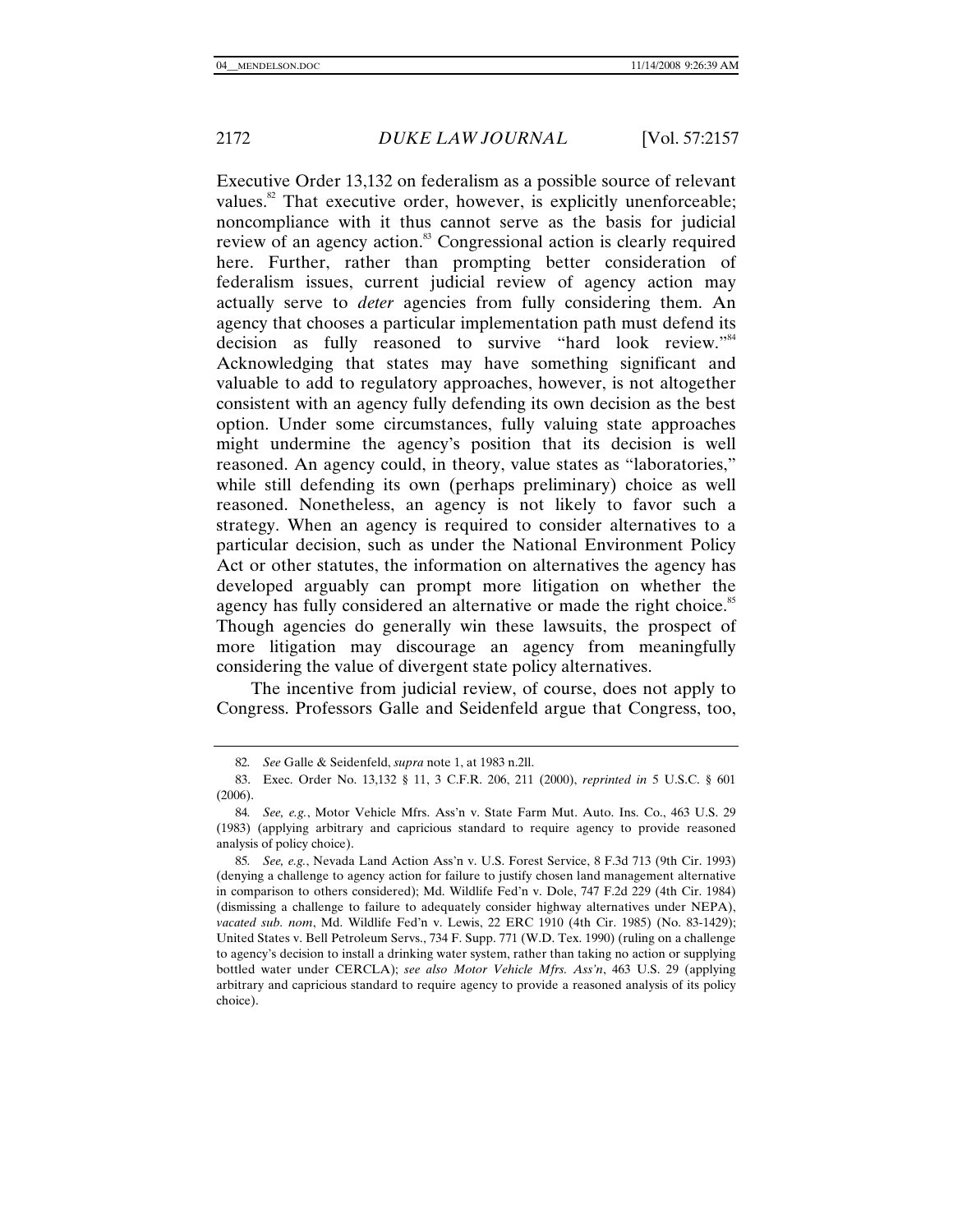faces some unique disincentives to fully considering state interests. Citing my work, they argue that "[s]tate lobbying in favor of general state prerogatives typically is weak as a result of free rider effects."<sup>86</sup> To clarify matters somewhat, lobbying of this sort is more often undertaken by the multiple organizations that represent states as a whole. These include national organizations such as the National Governors' Association or the National Conference of State Legislatures.<sup>87</sup> Contrary to Galle and Seidenfeld's suggestion, these organizations thus are likely to fully value general state prerogatives. As I have argued in earlier work, however, an individual state *congressional* delegation may not fully value broader federalism interests such as the value of experimentation, because those values accrue to the nation as a whole, not only to the state the delegation represents. On the other hand, individual state delegations in Congress may have a particular interest in valuing local interests—for example, the Michigan delegation is known for voting against measures that would harm the automobile industry and local employment. This may devolve into the pathology of trying to export costs of a regulatory scheme from one region to another.<sup>88</sup> (For example, one could imagine the California delegation pressing for improved fuel efficiency standards, conceivably disproportionately impacting Michigan, but perhaps resisting sizeable fuel tax increases.) And indeed, I have argued that if incentives created by political structure are important, the EPA, as an executive branch agency that reports to the nationally elected chief executive, may be in a better position than Congress to fully appreciate federalism benefits that accrue nationally.<sup>89</sup>

What the California waiver example suggests, however, is that despite Congress's fewer procedural demands and the mixed political incentives to fully consider state autonomy, the EPA faces unique

 <sup>86.</sup> Galle & Seidenfeld, *supra* note 1, at 1965.

 <sup>87.</sup> For example, the National Conference of State Legislatures maintains the "Preemption Monitor" webpage. Law and Criminal Justice, Preemption Monitor, http://www. ncsl.org/standcomm/sclaw/PreemptionMonitor\_Index.htm (last visited May 31, 2008); *see also* Nat'l Governors Ass'n, Importance of Federalism, http://www.nga.org/portal/site/nga/menuitem. 5cd31a89efe1f1e122d81fa6501010a0/?vgnextoid=817486c0f1c61010VgnVCM1000001a01010aRC RD (last visited May 31, 2008).

<sup>88</sup>*. See* Galle & Seidenfeld, *supra* note 1, at 1966; Roderick M. Hills, Jr., *Against Preemption: How Federalism Can Improve the National Legislative Process*, 82 N.Y.U. L. REV. 1, 26–27 (2007).

 <sup>89.</sup> Mendelson, Chevron *and Preemption*, *supra* note 3, at 769–73.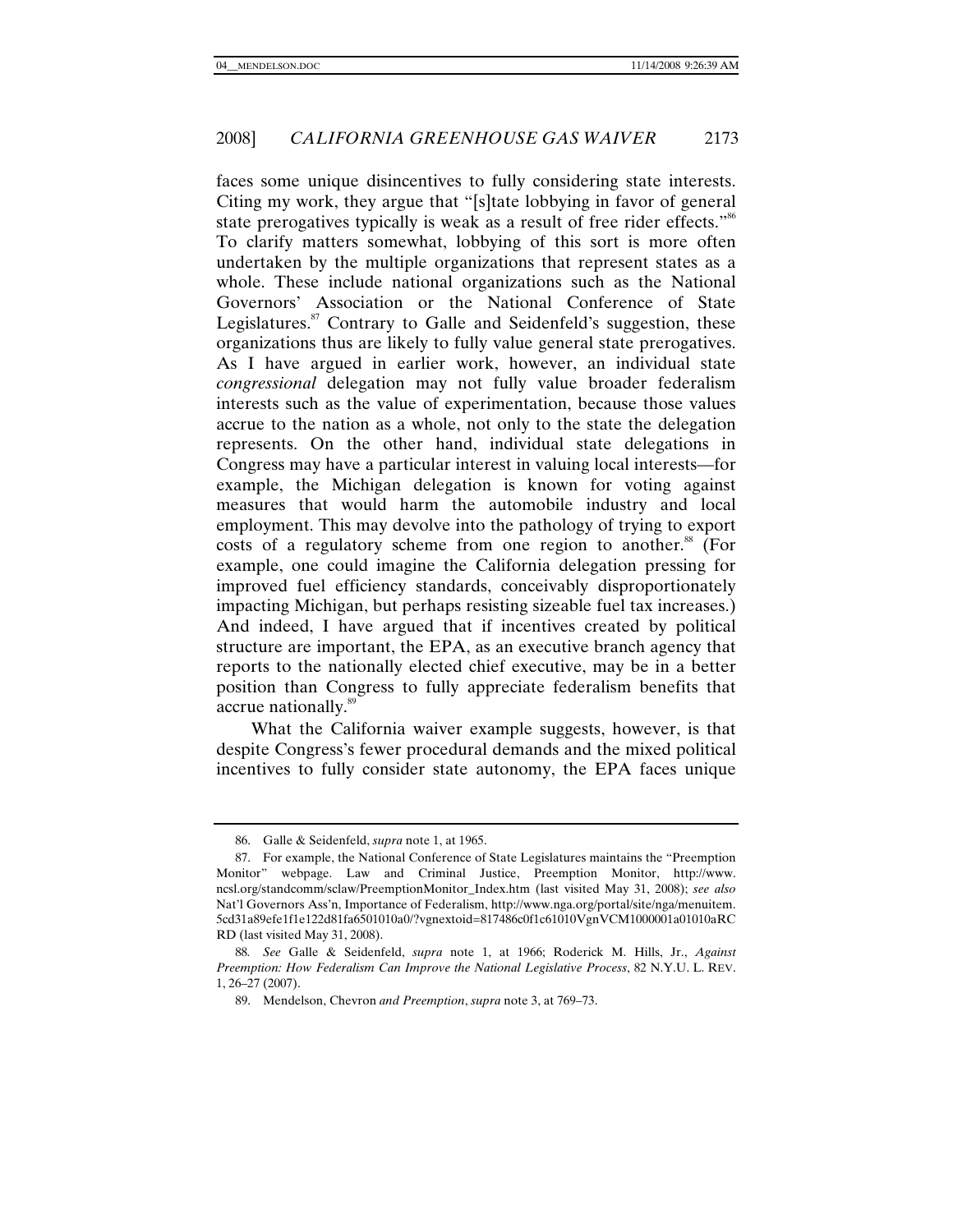constraints that may undermine its ability to fully consider "federalism values" in its discussions on preemption.

If Congress were to provide agencies with clear guidance about how to evaluate preemption claims, that might prompt greater development of institutional competence on these federalism values. Such legislation also might provide more guidance for courts reviewing agency interpretations for consistency with the law and under the APA's arbitrary and capricious standard. That might facilitate greater accountability of the sort Professors Galle and Seidenfeld envision.

Absent such legislative action, however, what is the best approach? Courts should not afford *Chevron* deference to agency preemption interpretations. At most, the interpretations should receive *Skidmore* deference—granted if the court finds the agency interpretation "persuasive." Under *Skidmore*, a court evaluating an agency interpretation could examine the '"thoroughness evident in its consideration, the validity of its reasoning, its consistency with earlier and later pronouncements, and all those factors which give it power to persuade, if lacking power to control."<sup>90</sup> Such an approach would allow a court to pay heed to an agency's relevant expertise, such as on the difficulty of complying with multiple standards or the extent to which state law might undermine an important federal goal. At the same time, it would permit a court to disregard an agency's conclusions if, for example, it failed to take important federalism issues into account in a preemption decision. If an agency's interpretation is completely unpersuasive and thus receives little deference from a reviewing court, the court thus will rely primarily on its *own* reading of the statutory language. Congress can respond to the court's reading of the language with clarification or greater specificity. Professors Galle and Seidenfeld worry that a judicial mistake on preemption may be difficult to correct because of the obstacles to enacting legislation.<sup>91</sup> It is worth noting, however, that if the administrative agency disagrees with the judicial reading, the agency can join other interested parties in seeking a statutory amendment. This is likely to be a powerful combination.

 <sup>90.</sup> *Id.* at 797–98 (quoting Skidmore v. Swift, 323 U.S. 134, 140 (1944)).

<sup>91</sup>*. See* Galle & Seidenfeld, *supra* note 1, at 1984.